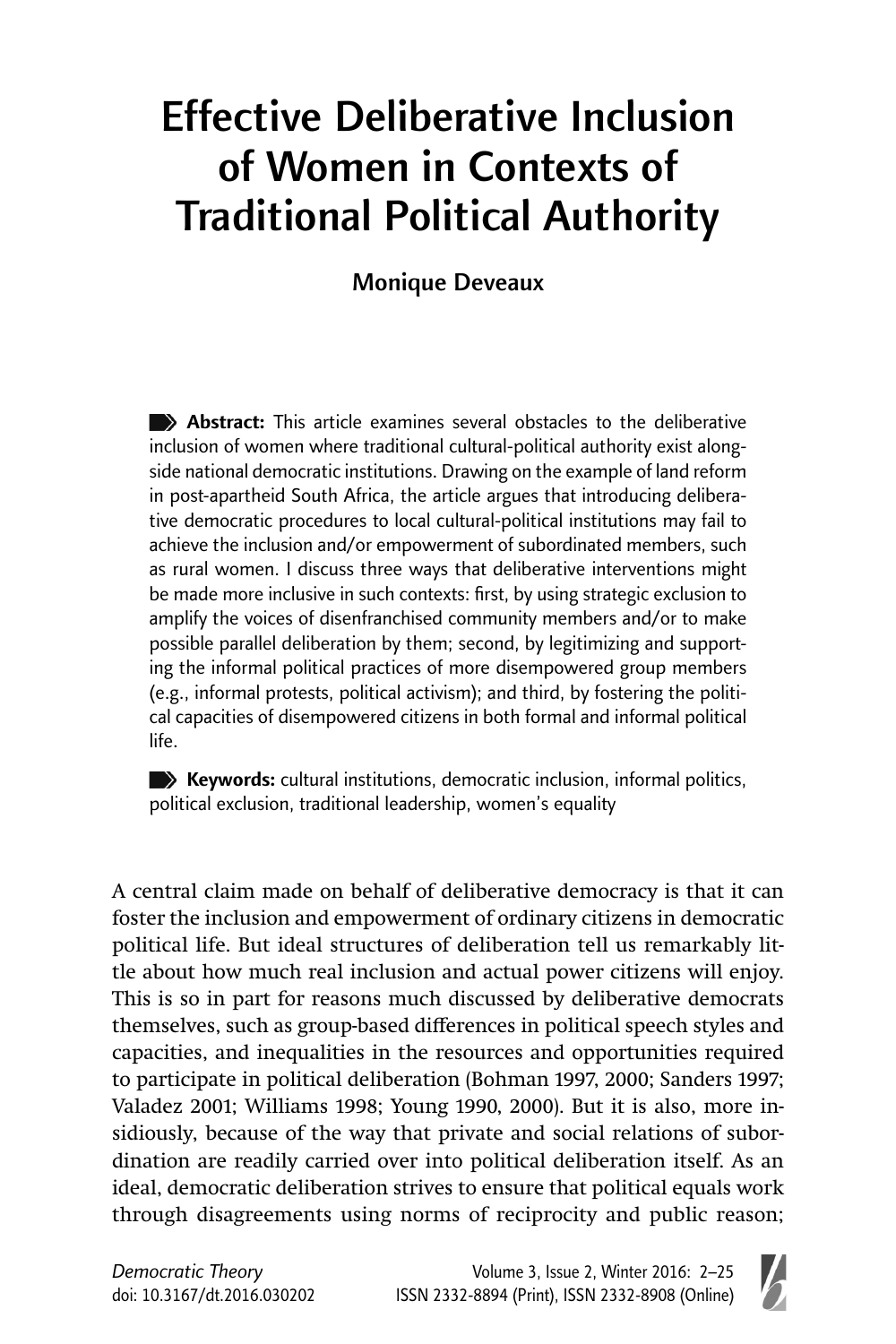but in reality, power asymmetries and deep inequalities in other areas of citizens' lives readily impact the extent to which they are included, or heard, in political processes. Deliberative democratic mechanisms and processes can arguably help to increase the political accommodation of cultural minority groups in multicultural liberal democracies (Benhabib 2002; James 2004; Tully 1996; Young 2000) and can also be a valuable resource for resolving cultural groups' internal conflicts (Deveaux 2003, 2006a; Song 2007). However, deliberative democratic theory has not adequately addressed the problem of the coupling of private and political subordination, especially in traditional cultural and religious contexts.

In the context of multicultural democracies, this challenge comprises two main criticisms, the first much more widely discussed than the second. First, systematic background inequalities are said to disadvantage a range of minority groups—among them, certain religious, ethno-cultural, and racialized social groups—vis-à-vis majorities even where deliberative institutions aim to foster wide political inclusion (Bächtiger et al. 2010; James 2004; O'Flynn 2006; Pedrini et al. 2013). Second, political and legal institutions that make it possible for cultural or religious communities to govern their own affairs, at least on some matters, may also fail to genuinely include and empower some group members even when ostensibly deliberative principles and procedures are in place. In this article, my concern is with the second problem. Women's exclusion from political life frequently tracks their subordination in their private and social arrangements in ways that theories of radical, participatory, and deliberative democracy have yet to fully acknowledge. The likelihood that women will be marginalized from deliberative processes in cultural (including religious) settings that are explicitly patriarchal is especially great, and as such presents a formidable challenge to those who propose deliberative solutions to inter and intracultural conflicts.

The asymmetries of power that group members experience within their own communities, I argue, are reflected in the political inequalities that characterize the institutions of (typically local) cultural-political authority. In the face of this, introducing deliberative democratic norms and procedures into local cultural-political institutions will fail to achieve the inclusion or empowerment of subordinated members. I discuss three possible moves that democratic theorists might explore to redress this exclusion. First, theorists might consider the strategic use of exclusion, so to speak, by making possible focused, parallel deliberations by disenfranchised cultural group members, such as women. Second, deliberative democrats could pay greater attention to informal political practices, and think of ways these may be supported when undertaken by more disempowered group members (e.g., informal protests, political activism).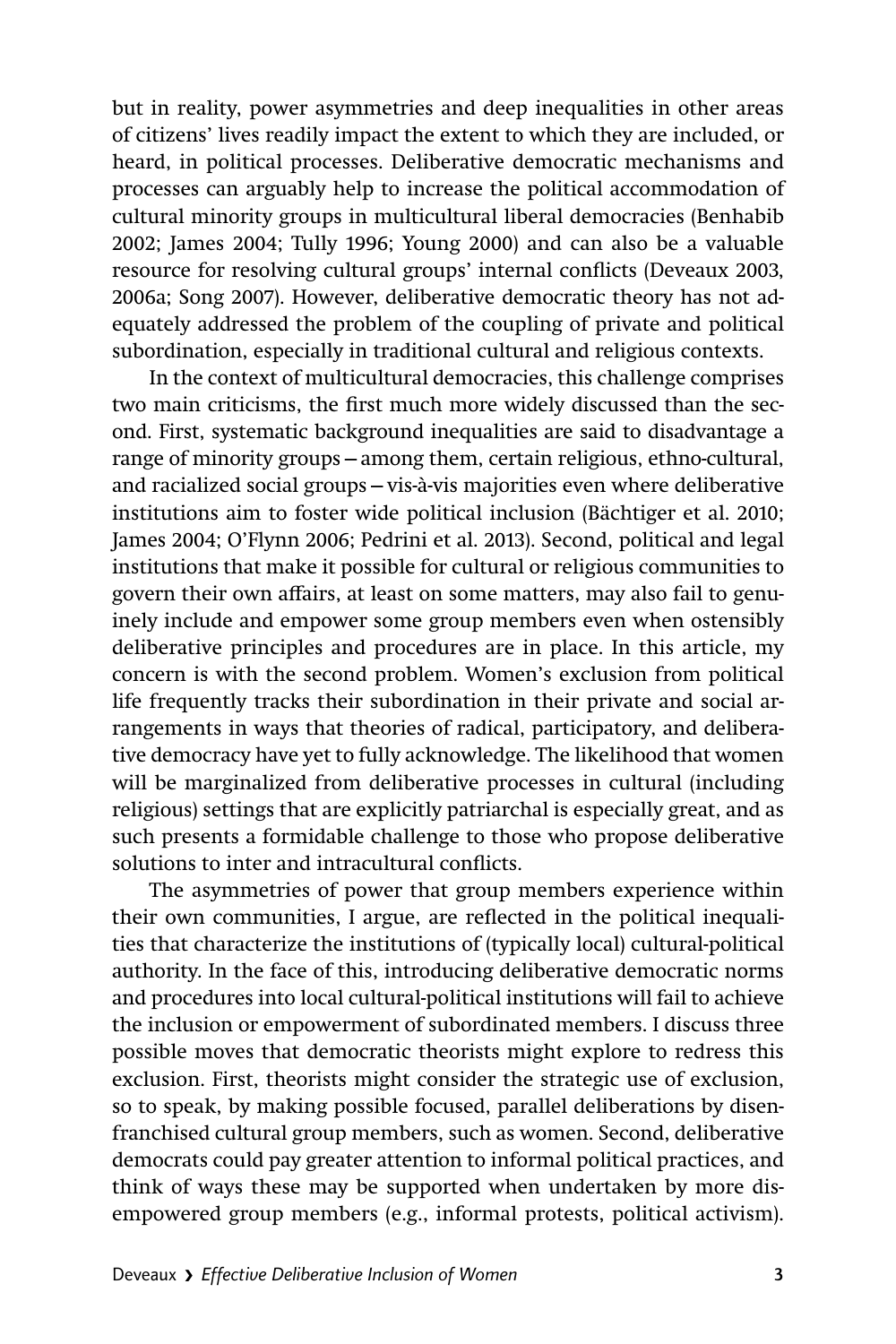Finally, theorists might conceive of ways to foster the political capacities of disempowered members of cultural groups in both formal and informal political life.

If democratic theorists are to advocate that institutions of culturalpolitical authority within democratic states should embrace a deliberative approach to political decision making, they need first to attend to structural inequalities of power within those cultural communities. Because of the local and sometimes informal character of cultural-political authorities, there may be multiple forms of power operating, including internalized forms of oppression that amounts to domination. My focus here is on women's political marginalization because I believe their lives dramatically illustrate the coupling together of private and political subordination, and because deliberative democracy theorists have not said enough about the problem of gendered power inequalities in political deliberation. Specifically, I address the case of cultural groups that enjoy some degree of autonomy and recognition in liberal states, and which have formal structures of political power. Such cultural-political institutions range from systems of traditional governance to the practices and institutions of systems of religious leadership and religious law; they may combine formal and informal types of power, and are not always fully institutionalized. Regardless of their precise form, they share in common the tendency to reflect and reproduce private and social asymmetries of power.

I begin by sketching how deliberative democrats have treated the question of power in political deliberation, and how gender has figured in this discussion. Next, I explain why local and informal politics are often where we see the intersection of public and private forms of inequality and power most clearly. Then, using the example of traditional leadership and governance in South Africa, and specifically the issue of land tenure reform efforts, I explain why merely including women in political deliberation may do little to challenge prevailing power structures and hierarchies, or to respond politically to women's needs and interests. In conclusion, I explore how democratic theorists might address these challenges.

# **Gender and Power in Deliberative Democracy Theory**

Deliberative democracy has been widely criticized for not dealing adequately with power inequalities inside and outside of actual political deliberation. Even as a normative ideal, it has come under fire for neglecting the ways in which social and material inequalities can dramatically undercut the equal political voice of some participants in political delib-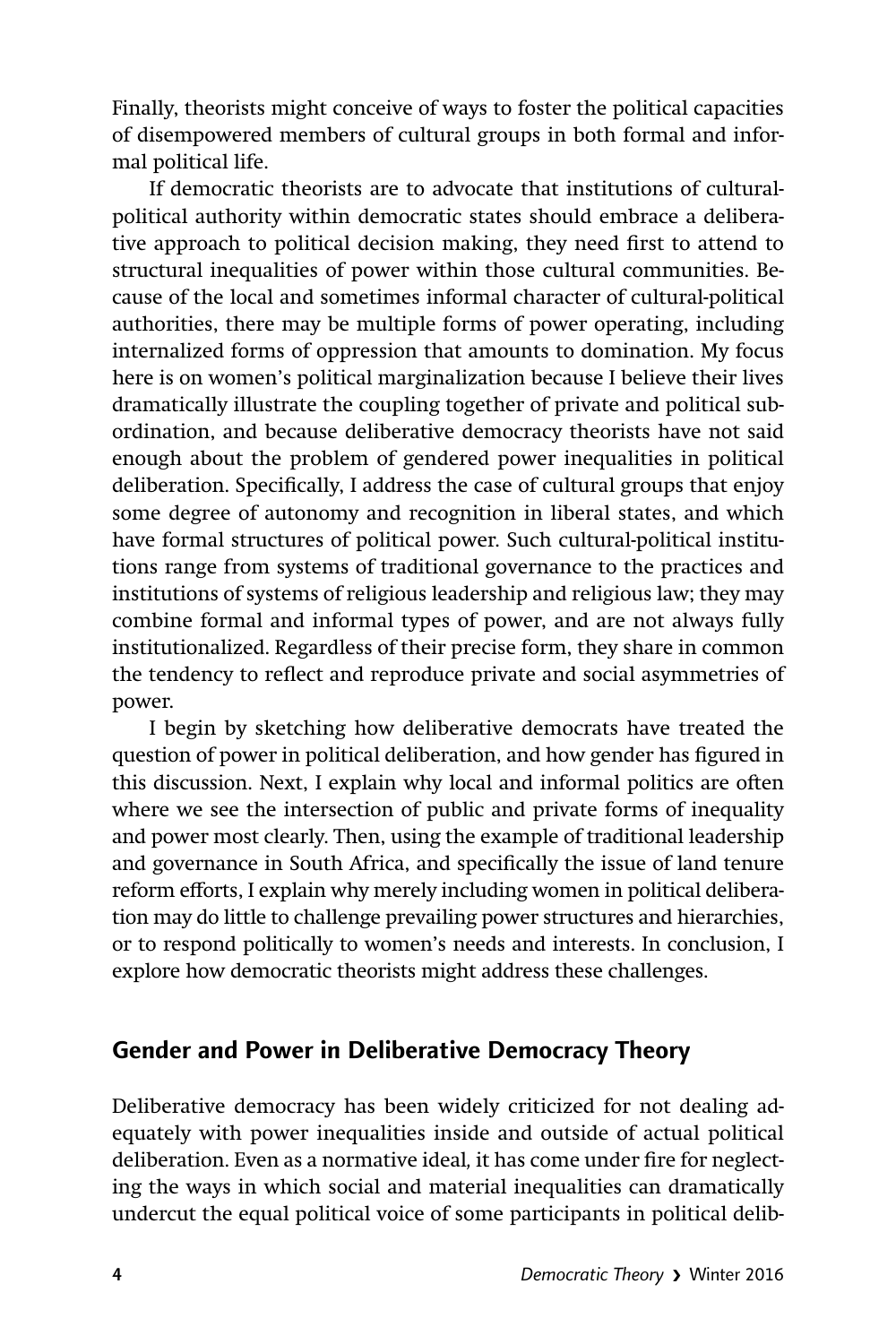eration, just as surely as it benefits those with greater economic, social, and political capital. Not everyone's deliberative contributions are equal, then, nor are they heard to the same degree. Deliberative democrats have scrambled to meet these challenges by urging that we apply certain norms to actual political deliberation, such as norms of political equality and reciprocity (Benhabib 2002; Bohman 2000; Knight and Johnson 1997). Others have delineated the concrete background requirements for securing equal capacities and opportunities for political deliberation: more equitable access to a quality education, and to the things people need in order to participate effectively in political deliberation, such as leisure, political skills, even childcare and basic health provisions (Bohman 1997; Cohen and Rogers 1993; Sanders 1997). Still others have suggested specific institutional mechanisms for strengthening the political contributions of less powerful or marginalized groups (Young 2000). But while proponents of deliberative democracy have become more sensitive to issues of power and inequality in deliberative democratic processes, their responses have tended to overlook the issue of women's voices in political deliberation. On one level this makes sense, since women are members of both marginalized more privileged social groups, and are not uniformly disadvantaged in political life. Yet women in diverse socio-political contexts do bring different issues to table, issues that reflect their different circumstances, perspectives, needs, and interests. Less obviously, the background conditions for women's political engagement, and for the development of their political capacities, may differ in significant respects from those of men. If so, this arguably warrants a re-thinking of our strategies for political inclusion with a view to women's participation in deliberation.

Iris Young's (2000: 52–57) discussion of "internal exclusion" in political life captures how a range of factors, from status differentials to different styles of political speech, can privilege some and disadvantage others in public deliberation and decision-making. But I want to suggest that we should look at a broader range of informal, chiefly local, political structures and practices, and how these often exclude women and reflect their private and social subordination. Especially in the context of informal cultural-political structures, women may be unable or unwilling to reflect critically on their own circumstances and interests, let alone press their particular agendas for change. To get at what Steven Lukes (2005: 11) calls the "third dimension of power"—"the power to prevent people, to whatever degree, from having grievances by shaping their perceptions, cognitions and preferences in such a way that they accept their role in the existing order of things"—we need to look at how social and cultural practices and arrangements intersect with local structures of cultural-political power. This includes, as Serene Khader has argued,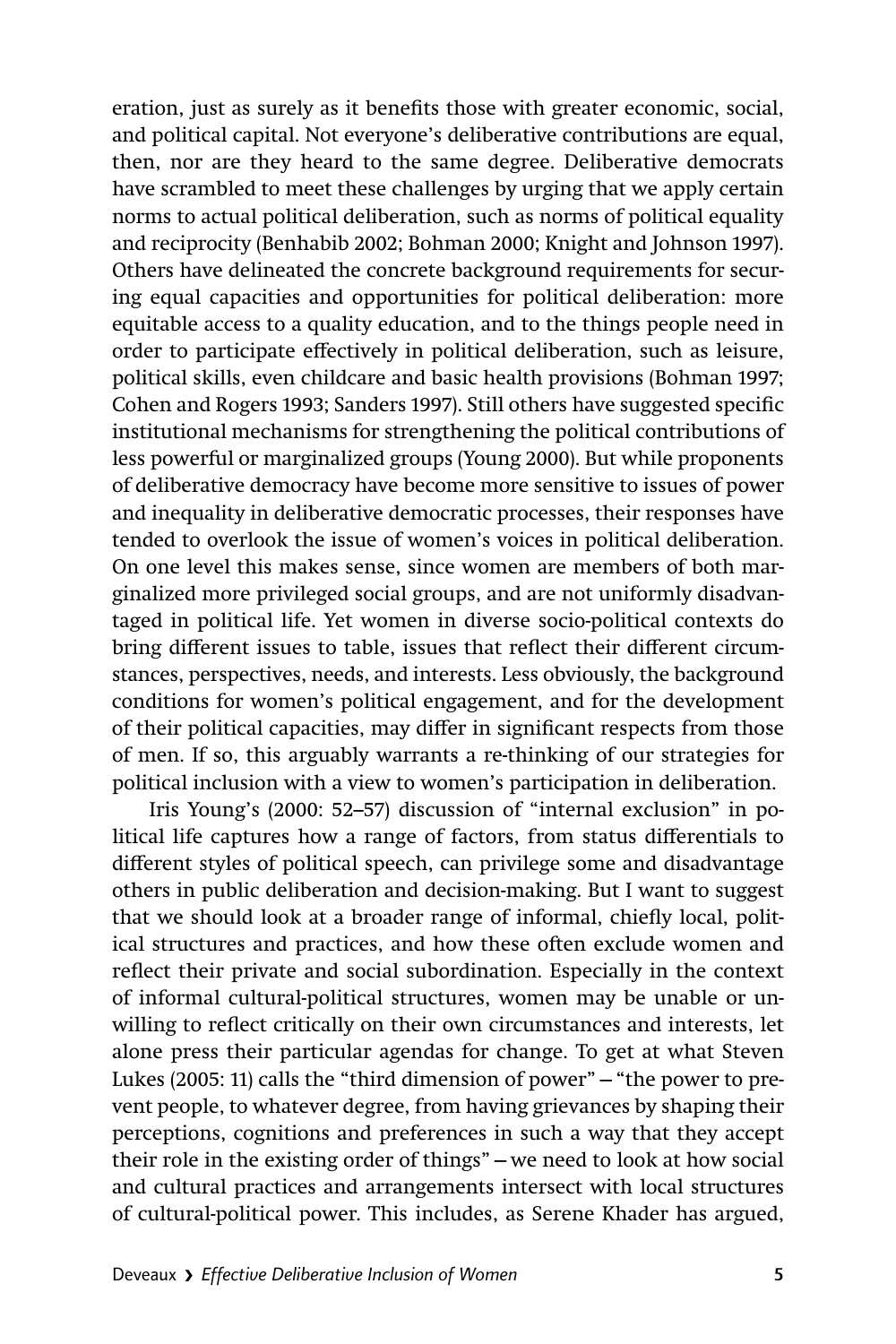attending closely to instances in which women appear to make choices "inconsistent with basic flourishing" (Khader 2011,184) in settings marked by poverty and patriarchal arrangements.

# **Why Local and Informal Politics Matter to Women**

Early proponents of deliberative democracy tended to focus on largescale institutions of representative democracy to show how we might render them more deliberative—how we might move away from zerosum politics and towards more reasoned and communicative, rather than strategic, political discussion and decision making. More recently, studies of the use of deliberative democratic strategies in local politics have offered a glimpse of the potentially transformative and empowering effects of more participatory and deliberative practices in smaller scale institutions concerned at the level of local communities (Baiocchi 2005; Johnson 2015). Deliberative democracy has also been proposed in connection with global political institutions, notably by Dryzek (2006) in his account of "transnational discursive democracy" and deliberative global politics. These discussions of how deliberative principles can inform sub- and supra-national political practices have generated interest in the interface of deliberative democracy and informal politics. Deliberative democrats interested in informal politics typically have in mind opinion formation and discourse in the public sphere generally, particularly insofar as these are directed towards influencing national politics (Dryzek 2006). But, taking our cue from radical and agonistic democrats, as well social movement theorists, this space of informal political life might also be conceptualized as including less formal, everyday, kinds of democratic practices, often highly decentralized and more grassroots-based. We might think, for example, of a group of women in a community in a developing country coming together to deliberate about what their most pressing needs are and which collective projects or actions might best meet these (e.g., how to secure reliable transportation to the local health clinic, or to grind the grain they need for food more efficiently), which their government or community leaders have so far failed to address.<sup>1</sup> Especially in poor and middle-income states, and in transitional democracies where citizens may be able to shape the character of the emerging public sphere, it seems important to think more broadly and innovatively about how democratic political spaces and practices (such as activism) can amplify the political voices of marginalized citizens.

Informal political activities or practices, and people's freedom (or lack thereof) to engage in them, can tell us something about the democratic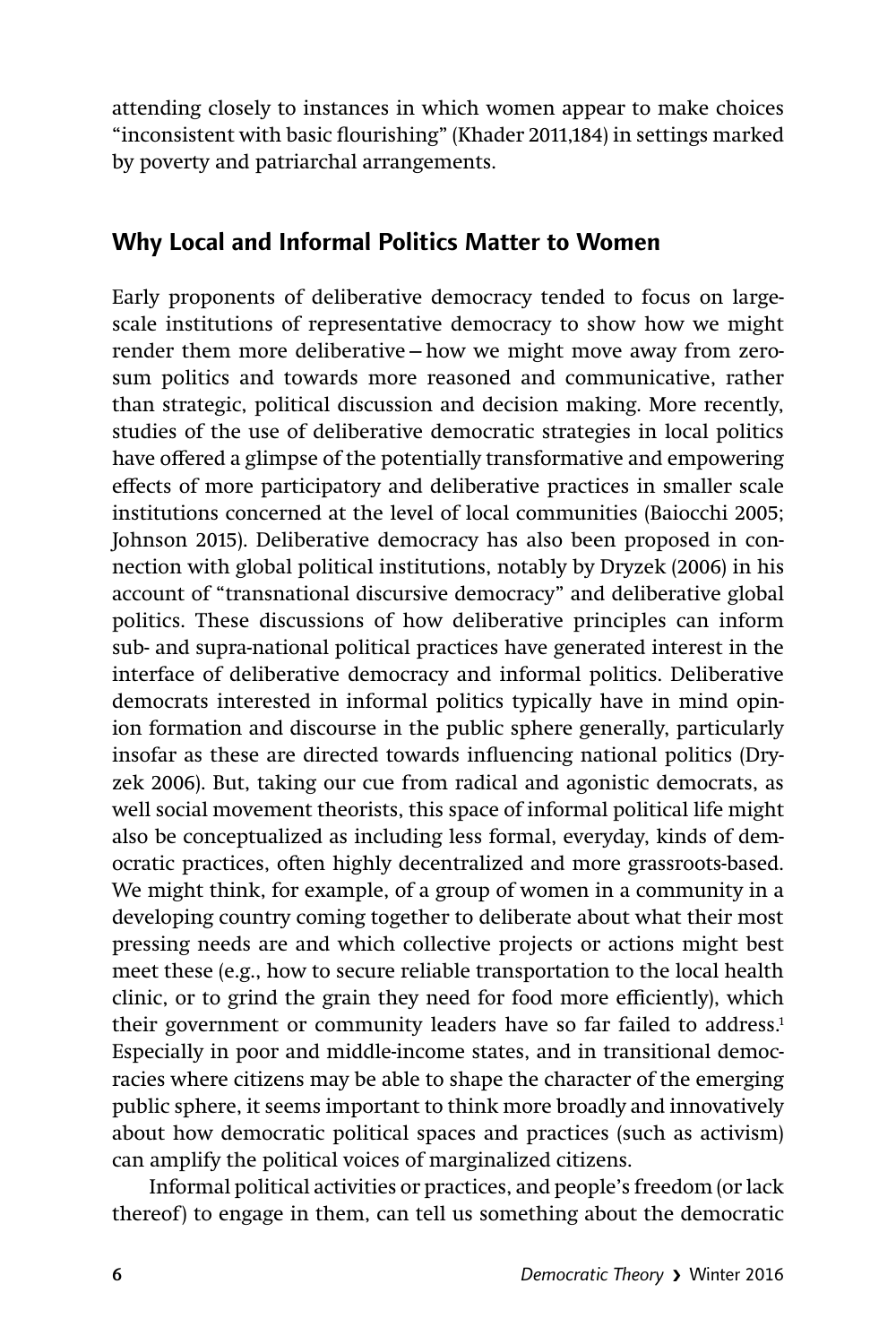legitimacy of contested cultural practices and structures. Where "conflicts of culture" emerge in multicultural liberal democracies, such informal avenues of resistance may provide the only means of resistance for women who are structurally vulnerable vis-à-vis institutions of cultural and religious authority (Deveaux 2006a). These conflicts, which often intra-cultural and highly political in character, are frequently marked by an absence of legislation that could dispositively settle the specific tensions at hand—for example, those between cultural recognition and sexual equality rights in post-apartheid South Africa. More typically, legislation does exist, but has had little impact. It is of course a truism that formal rights are not readily translated into actual freedoms, especially for marginalized citizens, and especially during times of democratic transition. Not only are the necessary economic and social resources and rights absent, but in the case of women, gender inequalities in private and social life often prevent them from "realizing" their formal rights.

Women's political power, in particular, is often constrained by the circumstances of their private and social lives, including their cultural arrangements and practices. Consequently, to focus exclusively on (actual or potential) formal, usually large-scale, political institutions risks ignoring critical dimensions of women's disempowerment, or conversely, spaces in which they are relatively empowered. To understand the different sources of women's political powerlessness in places with group-based cultural-political institutions, we need to look at a much wider realm of informal social and political structures and practices than studies of women's political equality generally consider. This is especially true in communities where customary systems of law and authority govern important areas of women's lives, such as marriage, inheritance, and property. Where federal law either is absent or pending, or where the relevance or impact of federal law is minimal, the effects of these traditional structures are compounded. Rural black women in South Africa, for example, are arguably more affected by the arrangements for communal land tenure observed by their particular communities, as well as by whether local custom permits women to cultivate land and partake of communal ownership rights over farmland, than they are by high court decisions upholding sexual equality rights. We might also suppose that since women's disempowerment is rooted in the private and social structures and practices of their everyday lives (in religion and culture, especially), they are more readily empowered by challenging these informal social structures and customs directly. This suggests that we need to examine both formal and informal social, political, and legal structures and practices, and especially at how they intersect. The system of traditional leadership in South Africa is a case in point.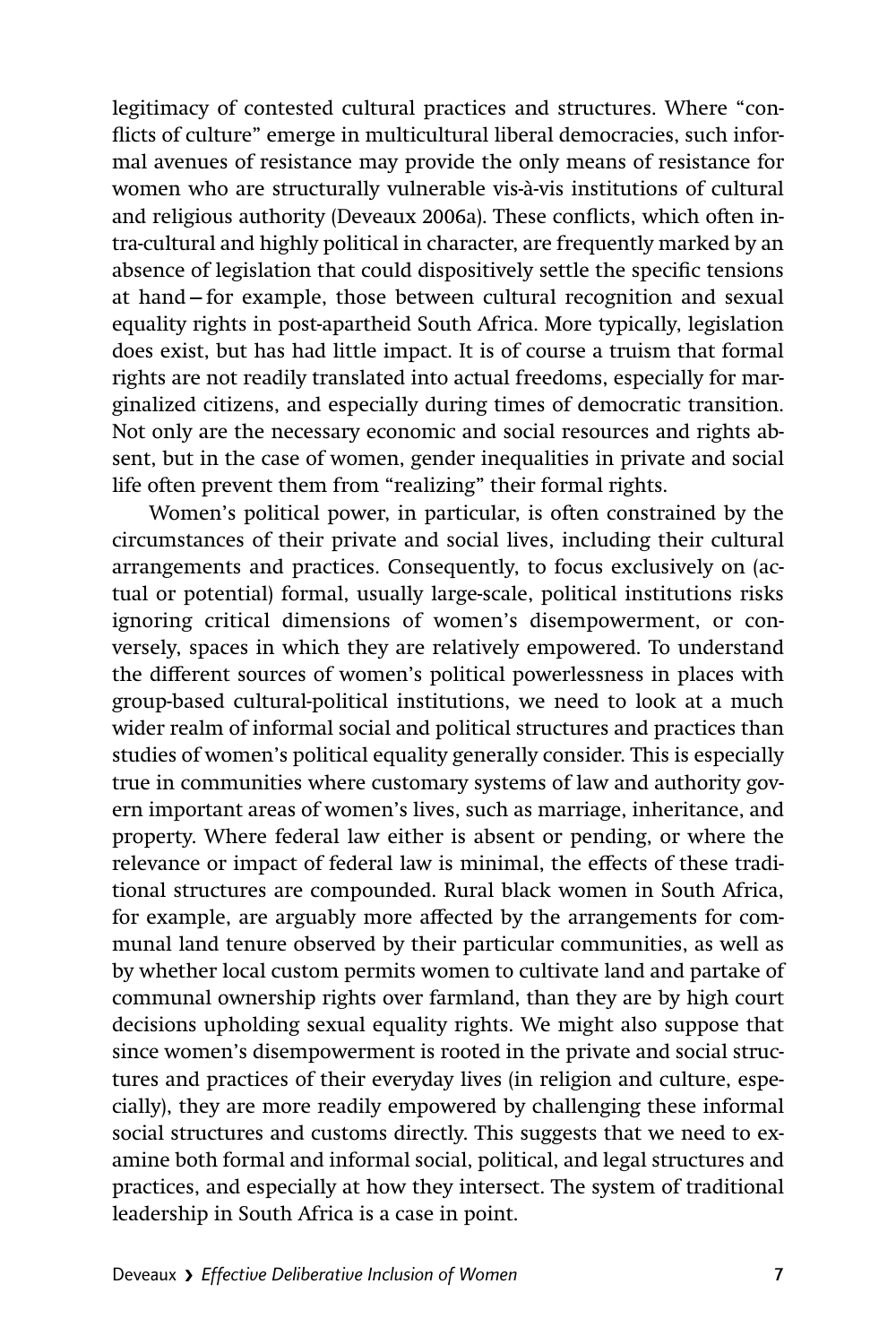## **Traditional Leadership and Communal Land Tenure Reform in South Africa**

It is one of the ironies of the post-apartheid period in South Africa that the power of unelected local chiefs was greatly buoyed by the transition to democracy that began in 1990. In a process sometimes referred to as "re-tribalisation" (Ntsebeza 2005: 256), traditional leaders have managed to secure a number of protections for their customary bases of authority, including those that had long since lapsed over the years (and some new powers as well). This resulted from a series of political trade-offs involving, at different stages, the African National Congress (ANC), the National Party, the United Democratic Front (UDF), the Inkatha Freedom Party (IFP), CONTRALESA (the Congress of Traditional Leaders of South Africa), and Chief Buthelezi (with a stronghold in Kwazulu Natal province) during the various rounds of constitutional negotiations leading up to the drafting of the Interim Constitution in 1993 and the final, revised constitution in 1996. The risk that traditional authorities would boycott national, and later local, elections and thereby cause gridlock was ever-present. Yet traditional leaders were not obvious allies for the ANC due to their association with apartheid-era rule and the fact that most chiefs were marginal to the liberation struggle. But pressure from CON-TRALESA – the lobby group formed only in the mid-1980's specifically to protect the flailing power of traditional leadership – combined with the ANC leadership's belief that traditional authorities could help to deliver votes, meant that traditional leaders had negotiating power.

When multi-party talks started at Kempton Park in March 1993 (the Multi-Party Negotiating Process, or MPNP), traditional leaders and their political supporters (chiefly the IFP) were a force to contend with. When the IFP walked out of the MPNP talks in June 1993, and subsequently rejected the Interim Constitution (which passed anyway, in November of that year), this set the stage for a number of political concessions by the ANC and the National Party. Both were justifiably worried that the IFP and traditional leaders could jeopardize the upcoming national elections (Ntsebeza 2005: 272). Key concessions for the IFP and traditional leadership thus followed, including greater powers for provinces, and constitutional recognition of the King of the Zulus and his kingdom of Kwazulu (in Kwazulu Natal Province). Nevertheless, throughout the 1990's, the ANC-led government made some effort to try to democratize and stem the consolidation of traditional leaders' power, mainly by proposing to split local government off from land administration, the key power base for chiefs. Traditional leaders responded by mounting challenges in the Constitutional Court and, under CONTRALESA, calling for a boycott of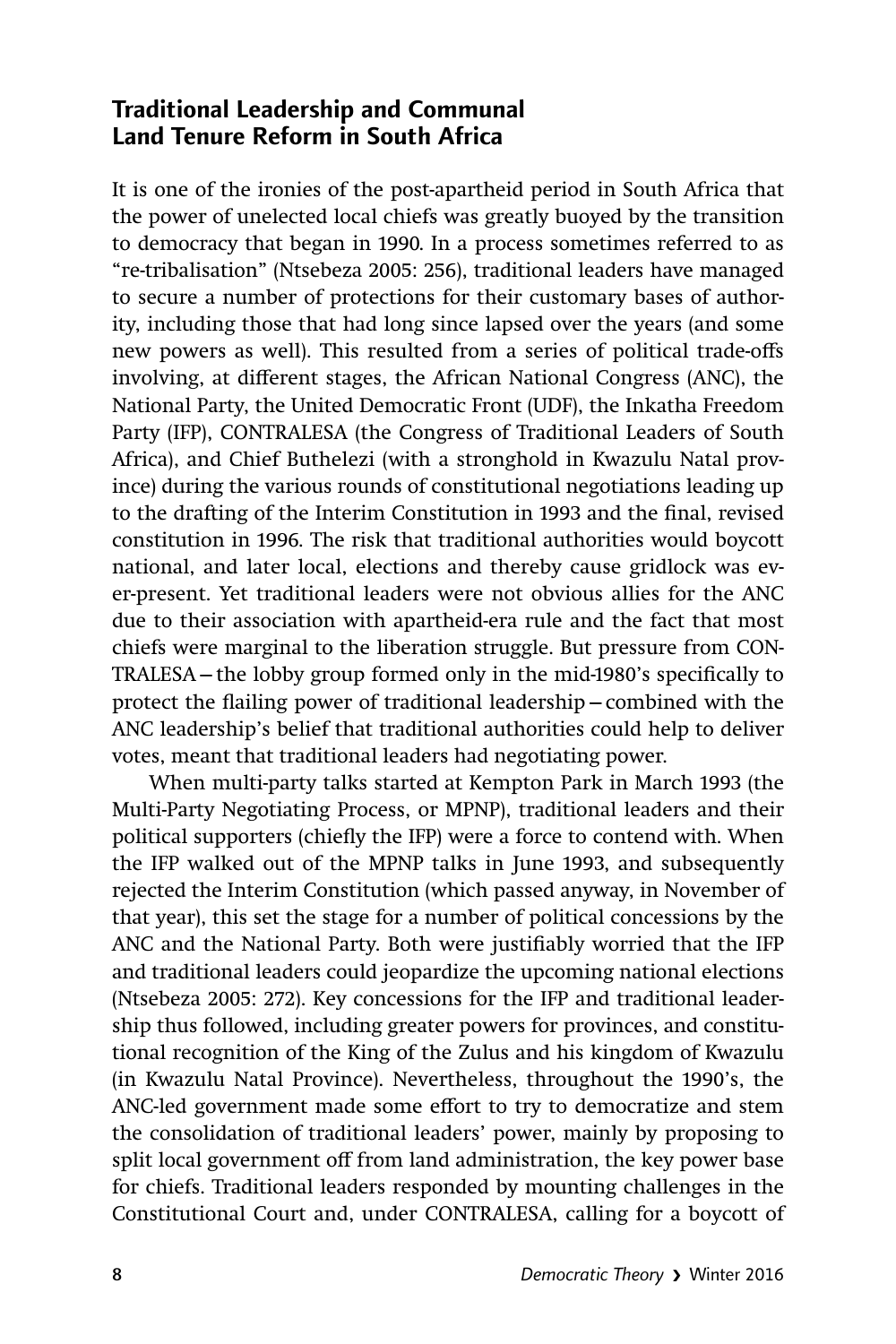local government elections – the first of the post-apartheid era (Ntsebeza 2005). Ultimately, traditional leaders prevailed: with the passing of the Traditional Leadership and Governance Framework Act of 2003 and the Communal Land Rights Act of 2004 (which reinforces their power over communal lands) their powers were asserted and protected.

Throughout this period of political wrangling over the power and jurisdiction of traditional leaders, women's rights activists in South Africa vigorously protested the "politics of traditionalism" (Walker 1994: 347–358). The Women's Coalition had, in the period between the interim and final constitutions, successfully defeated traditional leaders' bid to have customary law and leadership exempted from the Constitution's individual equality clause. But this was only the beginning. Despite containing some rhetorical support for women's equality, the Traditional Leadership and Governance Framework (TLGFA) and Communal Land Rights Acts (CLRA) are considered by women's equality activists to be serious setbacks for the status and rights of black women. These two pieces of legislation gave the newly established Traditional Councils full control over land administration and carte-blanche to discriminate against women in matters of land tenure, blocking their access to lands that fall under the auspices of communal land arrangements. Indeed, in numerous local rural and municipal jurisdictions across the country, traditional leaders began to systematically revoke women's land rights, mainly by blocking their access to communal lands. It would be hard to overstate the effects that such practices have had on the lives of rural, poor, black women, who are often single heads of households.<sup>2</sup>

Any one of the many political battles that marked the re-establishment of the authority of traditional leaders in the post-apartheid period could serve as a basis for analyzing the intersection of local, informal and formal, political power with the everyday social sources of women's subordination. The events leading up to the passing of this legislation evince the ways in which ostensibly more democratic (and even deliberative) local political structures can reflect and even reinforce the private and social subordination of politically marginalized groups, such as women. As I argue below, these examples also show why greater inclusion of women, and more political deliberation, may not suffice to challenge the coupling of private/social and political power. At the level of rhetoric, proponents of such community-based political processes can mask the workings of power by claiming (as traditional leaders have in South Africa) that these are consistent with a mythical democratic past, and with their cultural traditions and identities. This merely lends ideological window-dressing to the elite political bargaining and power grabs that frequently ensue.<sup>3</sup> To better illustrate this phenomenon, I shall briefly address the example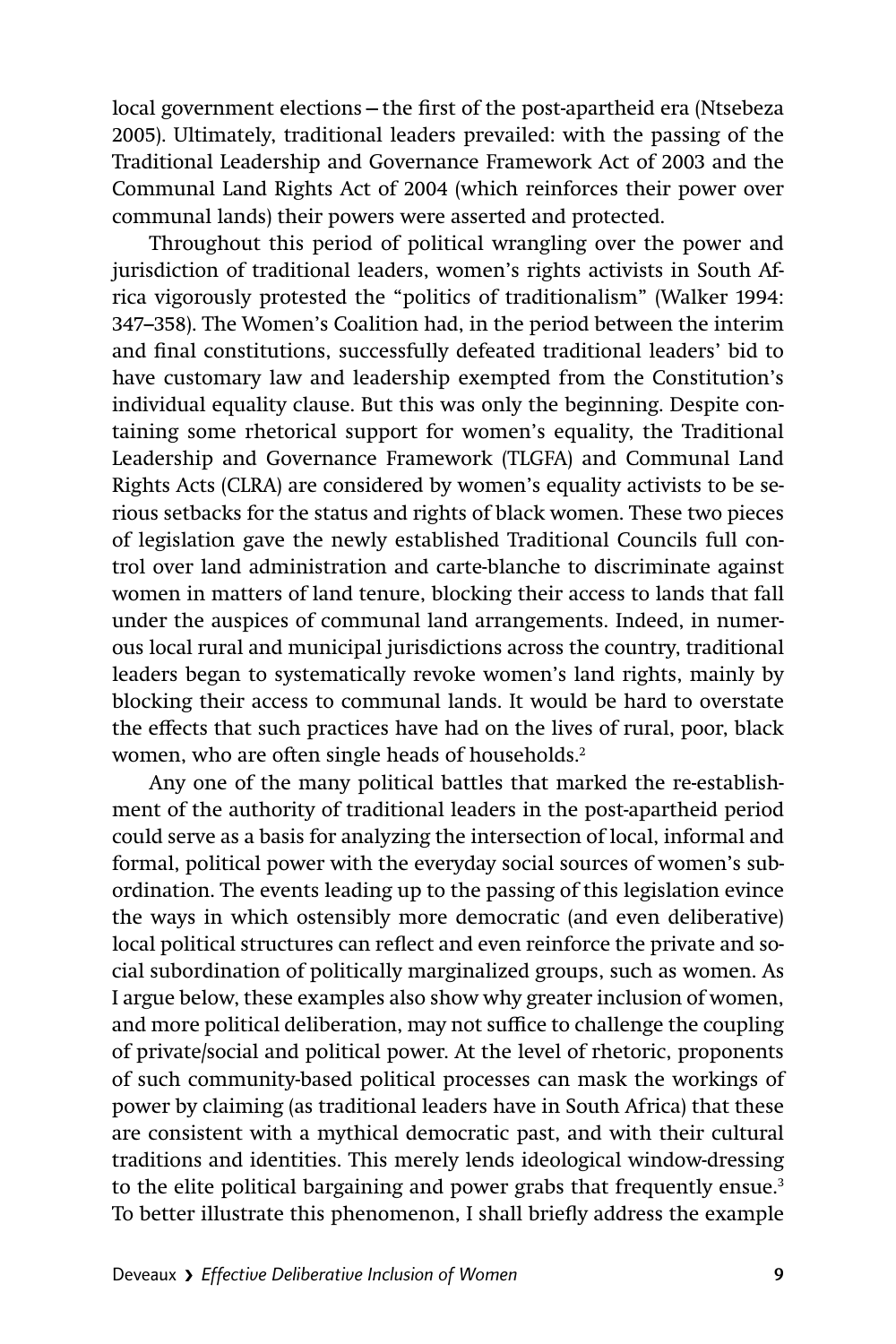of recent land tenure reform in South Africa and women's exclusion, in the main, from this process.

Throughout the 1990s, the SA government sponsored a number of land redistribution projects in rural areas, the purpose of which was to give disenfranchised blacks access to agricultural land. In the first phase of this reform program (1994–1999), under the auspices of the Department of Land Affairs (DLA), specific guidelines were issued to support women's land ownership rights.<sup>4</sup> The effect of these measures was nonetheless minimal: many of the women listed as beneficiaries were "joint husband/wife listing … [which] in itself reveals nothing about women's actual authority over the land supposedly transferred under their name"; and as for the inclusion of women in community land reform committees, "attempts to ensure women's participation in discussions and projects relied on informal, *ad hoc* measures" and were largely a failure (Walker 2005: 302). The local politics of land redistribution—the way these actually unfolded on the ground—is very instructive. Researcher Cherryl Walker conducted interviews with individuals involved in three land redistribution projects in KwaZulu Natal in 2000–2001; she found that women selected for involvement in community committees were often inactive, and when they did participate, often deferred "to the authority of men in the household and project affairs" for fear of ridicule or worse (2005: 309). In the final project Walker (2005: 310) investigated, "women displayed a strong interest in the outcome by attending meetings—minutes showed that they regularly outnumbered men at community meetings – and by signing up their households as beneficiaries. They were, however, reluctant to play too active a role publicly. One woman reflected that separate meetings for women were important 'because we are free to speak if there are no men.'"

This example of land redistribution and land tenure reform illustrates the interlocking character of women's social/private subordination and their political marginalization in local cultural-political structures. It also suggests why merely including more women in local political processes, even those with a more deliberative character, may not effectively increase their political voice. Where women were included in land trust committees, they were generally unable or unwilling to speak out against the views or decisions of local leaders, or even, in some cases, to press their own interests. Compounding this was the DLA's inconsistency with respect to gender policy in land reform, and its tendency to accede to the authority of local Tribal Authorities when it came to the question of who should serve on land reform committees. Women's internalization of their unequal status, their fear of the consequences of dissent (ranging from ridicule to anger), their lack of basic political capacities, combined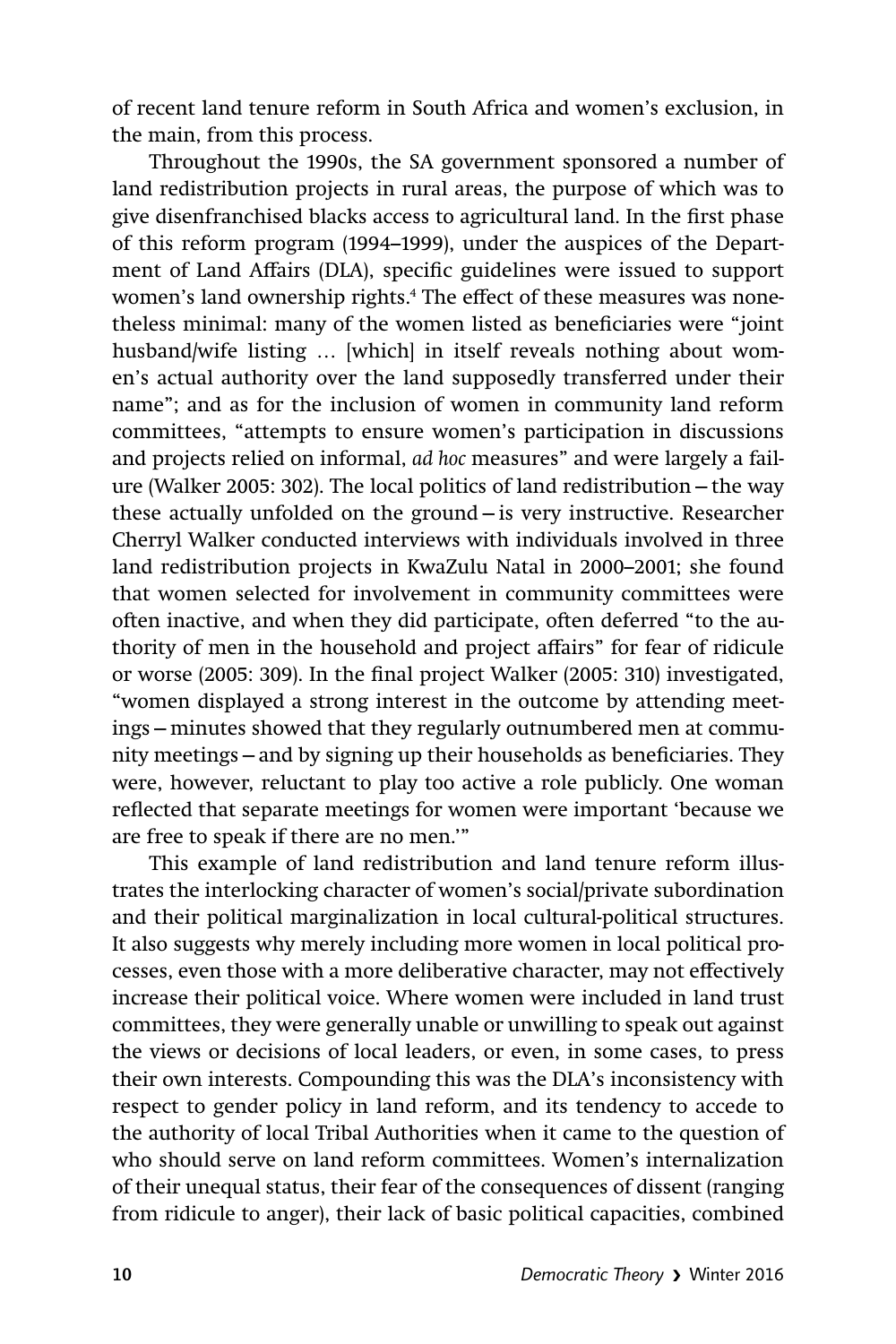with the strategic moves made by local traditional authorities and the DLA's lack of follow-up on their gender policies, all contributed to their systematic exclusion from real political power in the land reform process. Thus it came as no surprise when draft legislation for communal land reform circulated in 2001 failed to consider gender as an important factor in the perpetuation of women's unequal access to land, much less offer solutions to these inequalities.<sup>5</sup>

This example also shows that the power relations that underlie local, often less formal, political structures, cannot be readily challenged simply by introducing deliberative ideals of equality and fair inclusion. Gender equality policies as set out by the DLA, and the inclusion of women in land reform committees, did little to challenge women's discrimination at the hands of local leaders who have the power to distribute land as well as to refuse women's specific land claims. With the passing of the CRLA, effectively sedimenting the power of traditional authorities over land administration (at least, until legal challenges force its revision), the prospects for women's effective equality of access to communal lands seem dim. The ineffectiveness of these efforts to include women in local political processes prompts us to ask what could be done to genuinely empower women politically vis à vis local cultural-political structures of power: what kinds of interventions might women make, which democratic norms and procedures might usefully guide these, and what concrete resources and supports might support women's political capacities more generally? To effectively challenge the ways in which local structures of both formal and informal cultural-political power shape and intersect with social practices that disempower women in their daily lives, it is important to make strategic interventions and also to support women who seek to challenge cultural-political structures of power.

## **Women's Empowerment and Deliberative Mechanisms in Traditional Governance Contexts**

Should institutions of traditional cultural-political authority—such as the system of traditional governance in South Africa, including the newly recognized traditional councils, traditional courts, and the institution of chiefs and headmen—adopt more deliberative democratic political procedures of discussion and decision-making? Some political theorists view democratic procedures of decision-making as a condition for according decision-making autonomy (over matters that predominantly affect the community) to cultural and religious minorities within liberal states (Spinner-Halev 2001); others propose them as a way to bring greater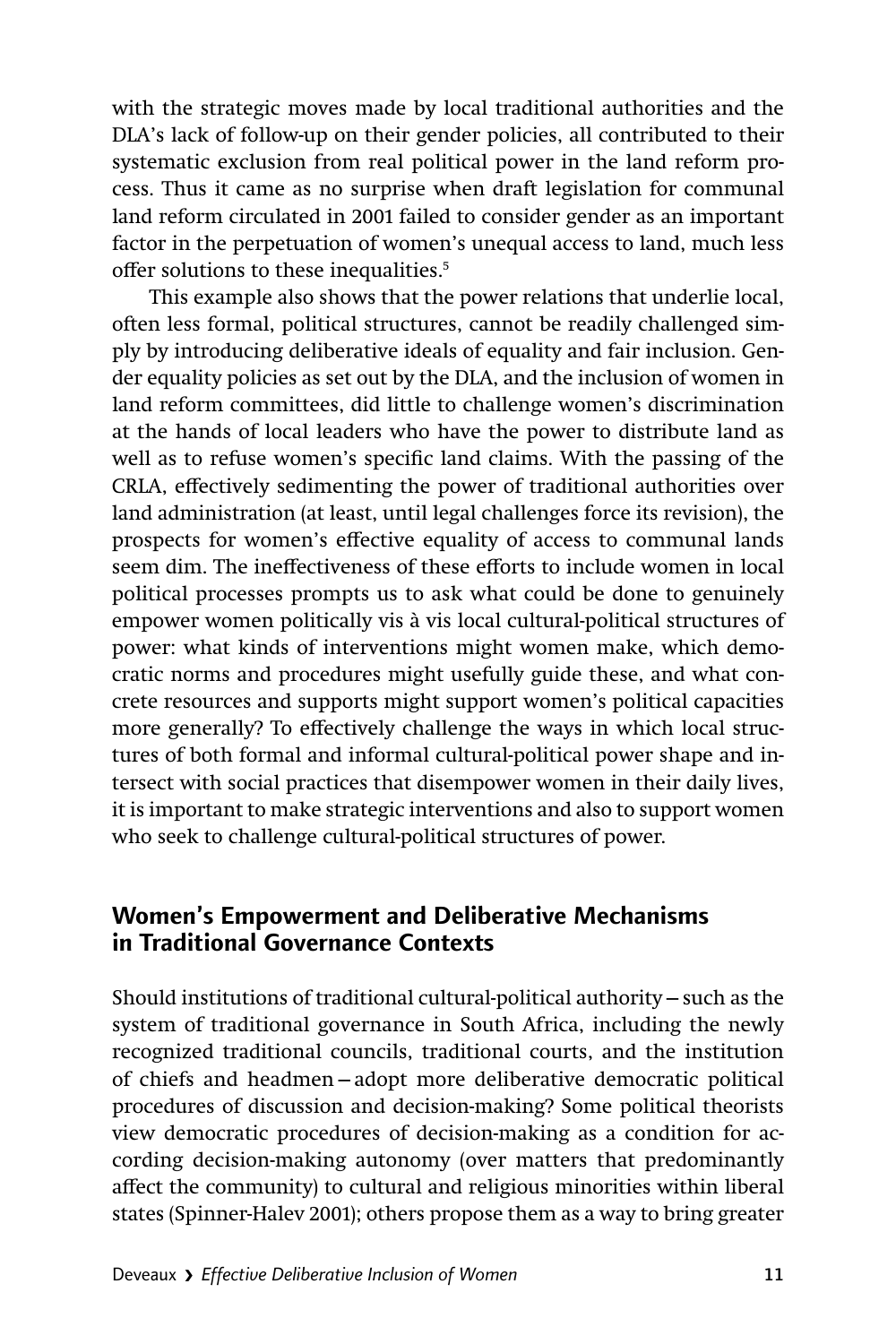equality and reciprocity to bear on relations between cultural majorities and minorities in liberal democracies (Benhabib 2002). But if women's private and social subordination reinforces their political powerlessness in local cultural-political institutions, will deliberative norms and procedures serve their intended purpose? What implications might the relationship between social and political domination—between women's structural inequalities in the family and community, and their political marginalization—hold for thinking about the prospects for, and design of, deliberative democratic institutions in multicultural democracies?

If private/social subordination and political inequality are intertwined, then even when women are explicitly included in culturalpolitical decision-making institutions, background asymmetries may nonetheless undermine their effectiveness or voice in political deliberation. One important reason for this is simply that the underlying hierarchical structuring of power in cultural-political institutions may go unchallenged—indeed, may be simply masked—by the token inclusion of women in consultative and decision-making forums. Here the appearance of inclusion and the use of deliberative procedures may merely legitimate the interests and authority of those in positions of power: as Young (2003: 106) has argued in connection with political activists' attempt to "deliberate" with those in institutions like the World Trade Organization who wield vastly more power, "activities of deliberation … tend more to confer legitimacy on existing institutions and effectively silence real dissent." In South Africa, the government-directed process of rural land reform has shored up the authority of traditional leaders, particularly their powers over local land administration, by legitimizing the newlyestablished (and largely undemocratic) traditional councils and traditional courts. Moreover, the consultations that surrounded the land reform initiative, including the establishment of local land trust committees at the behest of the DLA, reinforced the power of traditional leaders, even in the wake of considerable popular mistrust of this institution.<sup>6</sup>

Despite rather significant attempts to democratize the structures of local governance, rural black South African women, whose interests are directly undermined by many land distribution reforms, have not been empowered. As we saw, women were included in local land trust committees, but this did not prevent traditional leaders from discriminating against women where their land rights were concerned. Nor did consultations with such groups as the Rural Women's Movement prevent the closed-door, elite bargaining between representatives of the Congress of Traditional Leaders and the government that characterized the final stages of the Communal Lands Reform Act. In a particularly dramatic instance in which women protested local land policies, women in Buffel-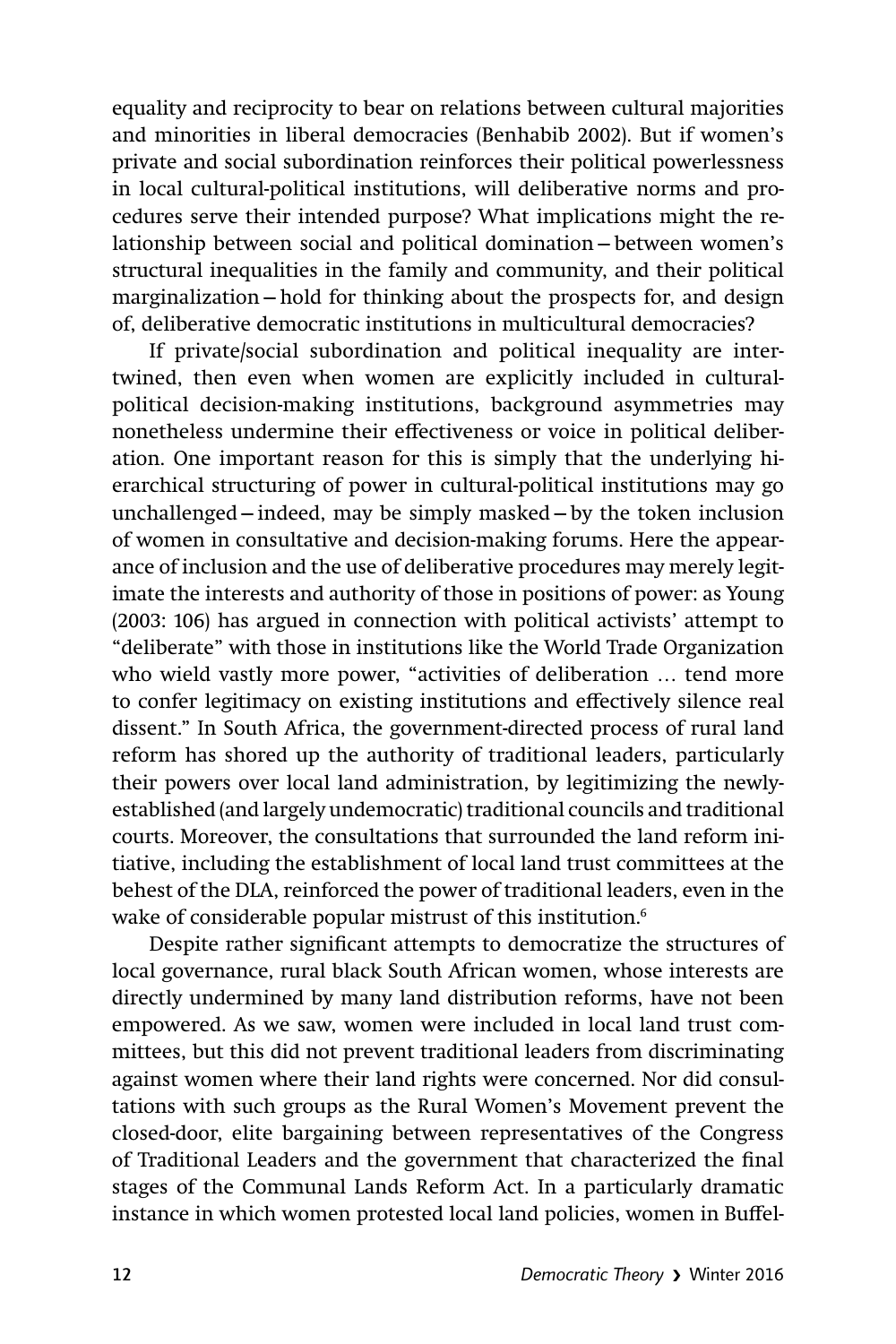spruit, Mapumalanga Province, marched naked within view of the local chief, and were promptly imprisoned for a week (one elderly woman died in custody). These women were protesting a new policy restricting their traditional right to engage in subsistence farming on communal lands; they were additionally provoked by the recent deliberate destruction of their crops, which they had planted in defiance of this rule (Rangan and Gilmartin 2002: 651). The ostensibly democratic channels open to them to challenge these policies were wholly ineffective in the face of the hierarchical authority of local traditional authorities, who had the legal and political power to dismiss women's interests and needs and to impose their own agendas: "In effect, the traditional authorities had succeeded in manipulating the politics of accommodation and evasion towards their preferred 'solution'" (Rangan and Gilmartin 2002: 654). Consultative democratic procedures that are mere gestures towards inclusion and deliberation will then tend to merely reinforce existing structures of power and hierarchy, particularly where cultural-political institutions reflect or fail to challenge entrenched relations of social and private inequality (Deveaux 2006a).

Merely including women in cultural political institutions may give them little real power not only because they have internalized their secondary status, then, but because they may lack the political capabilities to identify and defend their own interests. Internalized subordination that some thinkers view as adaptive preferences, and others see as tantamount to domination, are what are at issue here. How to determine domination is of course a complex political and epistemological problem. But for present purposes, Steven Lukes's discussion of the second and third "face of power" is useful. These dimensions function to "secure the consent to domination of willing subjects" by controlling decision-making and the political agenda, and relatedly, by shaping and obscuring the interests of subjects. In the second edition of his classic essay on power, Lukes rejects "a reductive and simplistic picture of binary power relations," and disavows his earlier treatment of "an actor's interests as unitary, failing to consider differences, interactions and conflicts among one's interests" (2005: 109). His view that we ought to pay closer attention to the internalization of structures and roles of subordination—and to the question "How do the powerful secure the compliance of those they dominate?" is suggestive for thinking about the deeper layers of women's domination (Lukes 2005: 110). In particular, it pushes us to ask why the mere inclusion of women in structures of local cultural-political authority may not suffice to bring their interests to the table, much less enable them to effectively defend them. As Lukes (2005: 115) writes, "Subjection to domination impedes the subject's ability 'to use reason correctly.' … Power can be de-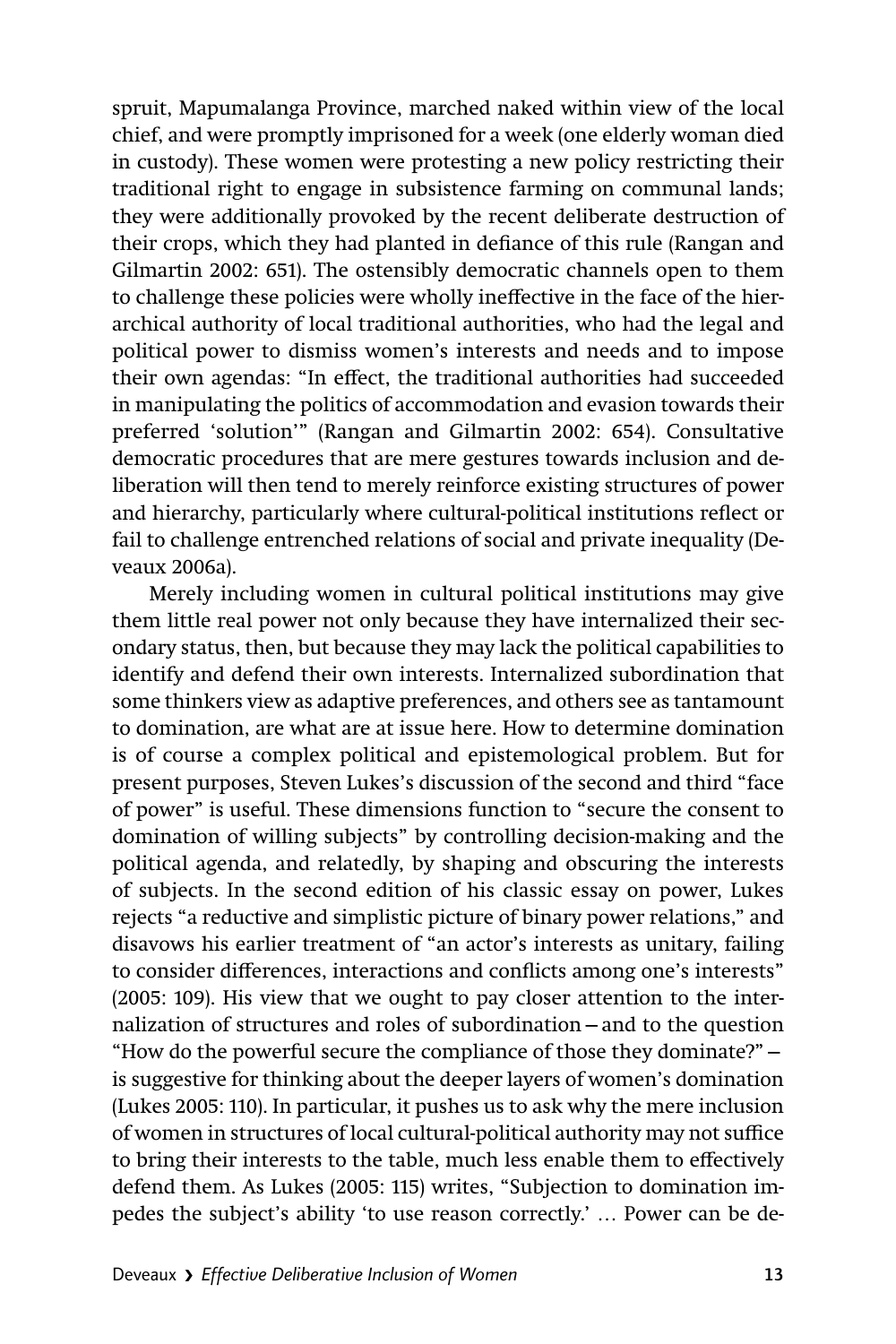ployed to block or impair its subjects' capacity to reason well, not least by instilling and sustaining misleading or illusory ideas of what is 'natural' and what sort of life their distinctive 'nature' dictates, and, in general, by stunting or blunting their capacity for rational judgment. Power can induce or encourage failures of rationality." Moreover, when subjects are conditioned to accept their subordination, it is tremendously difficult for actors to suddenly identify separate needs and interests—even when political inclusion is suddenly extended to them: "Domination can consist in [judgment] being suppressed and stifled within relations between groups, as in colonial settings (as explored by Fanon), in authoritarian families and tyrannical educational institutions, and between individuals in asymmetrical relationships … — power relations which disempower by infantilizing" (Lukes 2005: 117). We might recall here the inhibited and ineffective participation of women on local land trust committees as an example of the way that women can so internalize their subordinate status as to be unable to defend their own interests even when they have some sense of what these might be.

Drawing on Lukes's analysis of the third dimension of power, we might say that deliberative procedures can mask underlying relations of domination, in part by obscuring the needs and interests—complex and sometimes contradictory—of actors under a veneer of inclusion and apparent equality. Normative ideals of non-domination and equality in deliberation are, however, rather general and underspecified; what is needed to implement them in contexts of traditional governance structures? One option may be to delimit the scope of deliberation by refusing to open up to discussion proposals which would clearly violate women's human rights. When traditional leaders contest women's entitlements to property or attempt to block them from governance positions, for example, it may be prudent to appeal to existing human rights instruments to close off such actions. Johanna Bold (2009-10, 564), for example, proposes "accepting as consensus the regional human rights norms articulated in the [*2003] Protocol [to the African Charter on Human and Peoples' Rights on the Rights of Women in Africa]* and focusing deliberation on the best ways to implement those norms at the local level*.*" She is surely right that this is the best strategy in cases where traditional leaders' actions or proposals undercut women's human rights clearly established under (uncontested) international law. But where decisions about how to mediate conflicts between recognized cultural rights (including those to do with traditional leadership) and women's rights are concerned, this strategy will not always be available or provide sufficient guidance. In such instances, we might need instead to consider a range of possible ways to foster the inclusion of marginalized and disempowered members of cultural groups: the tactical, strategic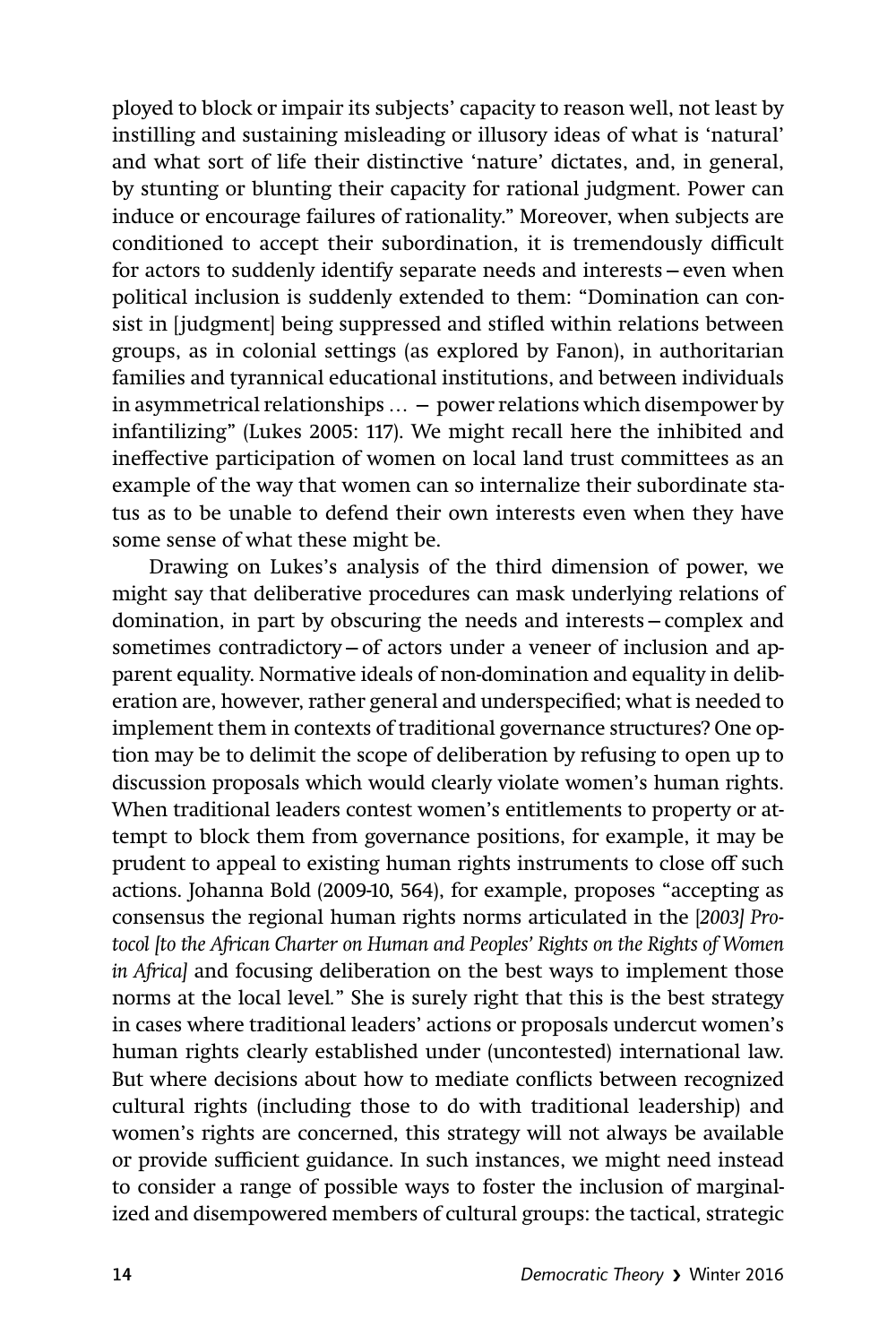exclusion from deliberation of those who seek to dominate; resources for less powerful members (including women) who may need to deliberate separately, perhaps as a precursor to broader deliberations, as a way to determine their own interests and needs in parallel deliberation; greater recognition of, and legitimization of, women's informal political activism; and finally, concrete support for the development of women's political capacities in both formal political deliberation and informal political life.

# *The Importance of Exclusion?*

Like other deliberative democrats, I endorse the principle of wide political inclusion of stakeholders as a central norm of deliberative democracy. Political inclusion is both central to the democratic legitimacy of political procedures and critical to the practical success of policies and reforms that may result from deliberation and decision making about multicultural accommodations (Deveaux 2006a). Nonetheless, I want to tentatively suggest here that if we take seriously the interweaving of private/social subordination and political marginalization and domination, it may be necessary to make judicious use temporary strategies of exclusion in deliberative political processes concerned with identifying citizens' needs, interpreting their rights, and imagining solutions to conflicts. Without such exclusion, in may not be possible to effectively challenge and redress the dramatic power inequalities that characterize some local culturalpolitical institutions and processes, especially where these inequalities mirror relations of subordination in the home and community. As Suzanne Dovi (2009: 1172) has argued, a perspective of exclusion "recognizes that power and influence must be taken away from privileged groups who are overrepresented within democratic institutions if the representation of historically disadvantaged groups is to be improved."

Strategic exclusion might take one of either two forms.7 First, it might take the form of excluding from some phases of political deliberations or consultations particular individuals who consistently refuse to acknowledge dissenting voices, or who intimidate other participants and/ or are unwilling to open up decision-making to democratic challenge. We might even think of such exclusions as a requirement of the principle of non-domination in political deliberation endorsed by numerous proponents of deliberative democracy (Bohman 2000; Deveaux 2006a; Pettit 1997). We might also adapt the arguments of those who worry about "bad civil society" to show why that the actions of those traditional leaders in SA who seek to dominate and exclude women's voices may in turn warrant their own exclusion—even while we acknowledge, along with Kopstein and Chambers (2001), that exclusion is only a temporary and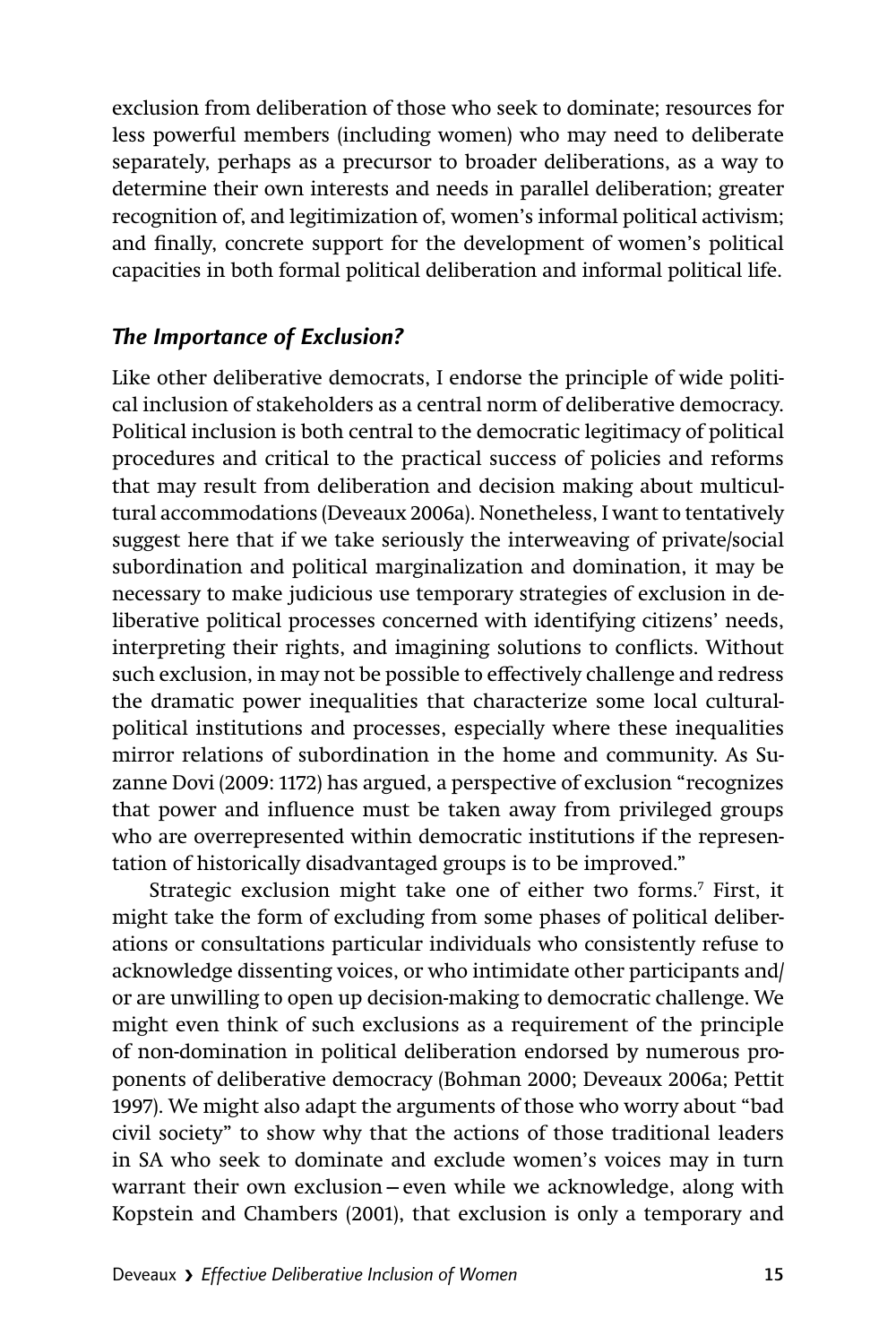suboptimal solution to the underlying problems of social and economic inequality that underpin illiberal associational life.

A second form that exclusion might take is that of parallel, separate deliberation by disempowered members of cultural communities, preferably in processes that carry some political authority. Given the phenomenon of internalized subordination and domination discussed in connection with Lukes's analysis of the third dimension of power, it may be that individuals who are in subordinate positions in the home and other social structures need initially to deliberate separately in order to determine their own best interests and needs. Discussing issues in parallel—either before, or as a supplement to deliberative processes that include their community leaders—might enable disempowered sectors of the community to begin to disentangle their own interests from those who wield considerable power over them in their daily lives. The views and arguments of those involved in parallel deliberation would still need to pivot on public reasons: deliberation cannot just a matter of conveying information, or of expressing needs and interests, but must appeal to reasons that are defeasible, or open to scrutiny and rejection. Nonetheless, the practice of parallel deliberation might help to provide an opportunity to develop and support the political capacities of marginalized citizens, such as black women in South Africa (Britton 2001: 173–174).

#### *Expanding Spaces for Activism and Informal Politics*

If women's inequality in social and private life contributes to their political marginalization in multiple ways, then it will be important to think about women's empowerment not only in the sphere of formal politics but also in a range of social practices, relationships, and institutions. We will need to look not only at women's inclusion in formal, institutionalized political processes, but also to ask what might help to empower women to transform and resists relations of subordination in their everyday lives. Women's informal responses to the domination they experience in their daily lives, and the political activism they sometime engage in to protest unjust structures or practices, may be more far-reaching and transformative than legislation designed to protect women from discrimination.8 This is especially so in contexts where local cultural-political institutions have a large impact on women—as in the case with traditional systems of governance and leadership in South Africa—and where customary roles and arrangements (e.g., religious personal law) render equality legislation largely ineffective.

There are several reasons why those concerned about gendered power inequalities in deliberative politics should be interested in wom-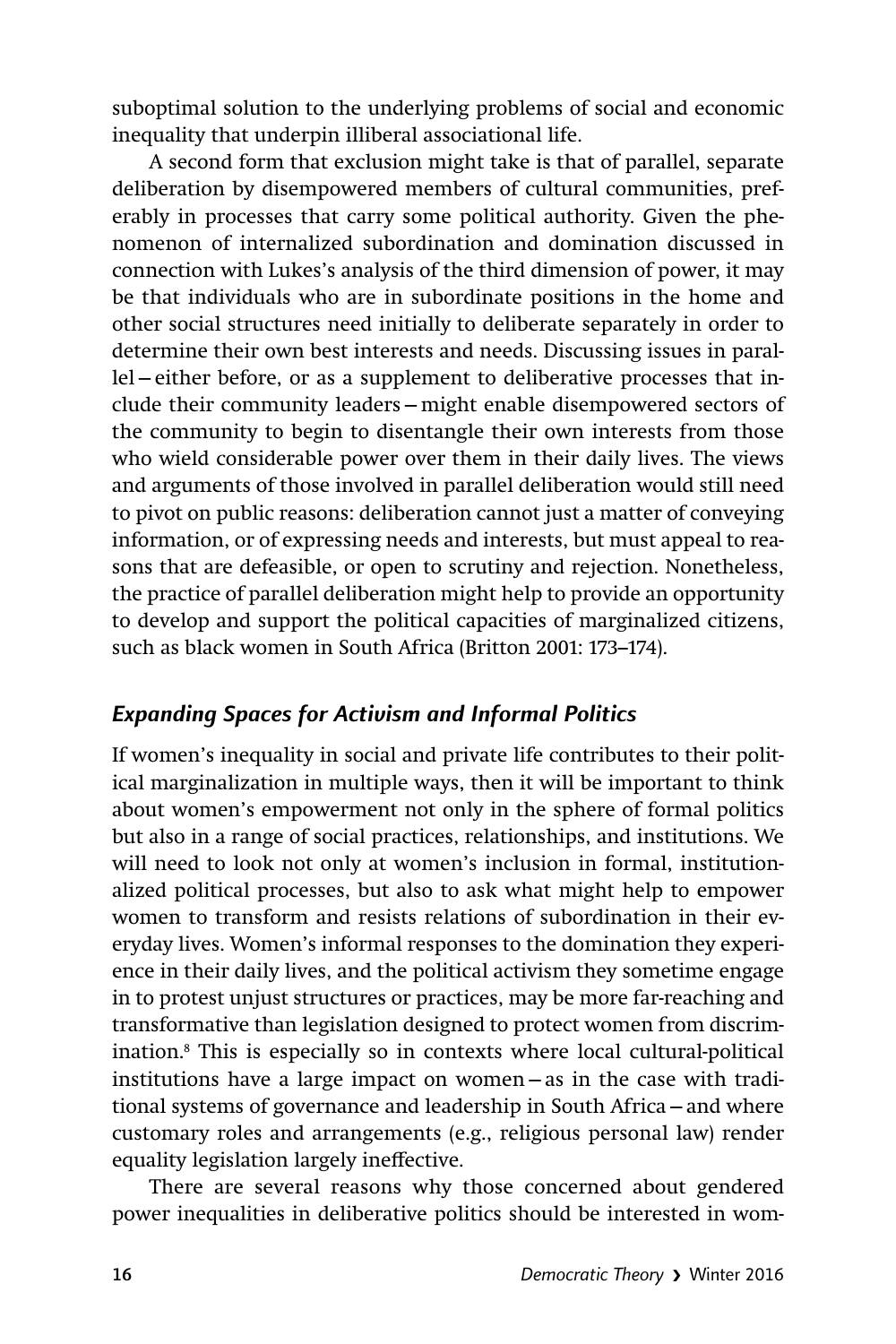en's informal political activities.<sup>9</sup> In some contexts this may be the only form of political agency open to women who seek to protest perceived injustices. An irony of processes of democratization in multicultural states is that while the participation of women is widely touted as critical to the shaping of the new democratic institutions, their inclusion may be blocked by local cultural and social relationships and structures. While it is important to work towards the reform of legal and political institutions, including what I have called political-cultural institutions, this may not suffice: in states that are undergoing democratization (like SA), and even in advanced liberal democracies in which the status and accommodation of cultural groups is in flux, there may not yet exist the necessary institutions or legislation designed to foster women's inclusion. Or, there may be a long lag between the implementation of legislation and the impact of its effects (as in the case of some legislation reforming customary law in South Africa, for instance). Finally, the legislation in question—for example, the Communal Land Rights Act—may not be sympathetic to women's specific needs and interests, but instead reflect political deals or established hierarchies. In these instances, a range of practices and activities in informal politics can take on enormous importance—both as a way for actors to identify common concerns, and as a way to begin to push against the liberal state, or institutions of traditional cultural-political authority. In connection with women's citizenship in South Africa, one commentator writes that:

Citizenship in South Africa is inextricably connected to naturalized social roles, which legal rights and policy-making cannot easily dislodge. … [T]he fruits of democracy have not been extended to the majority of women who are black, poor, subjected to private patriarchies and vulnerable to violence. However, it is perhaps not to the state, government policy or institutional change that one should look for future possibilities of transforming private patriarchies, but to those everyday resistances in the homes, communities and neighborhoods. (McEwan 2000: 643)

Another reason why we need to pay attention to women's informal political activity and activism has to do with the way that such activity can help to change the "official" political agenda to better address women's needs and interests, using direct and dramatic strategies of protest. At least where states are reasonably responsive to the demands of democratic civil society, women's political activism can put issues on the agenda that might not otherwise get raised in the process of political deliberation and decision-making. Moreover, it can do so without necessarily legitimizing what may be unjust political and legal institutions. Indeed, such activism may pose a direct challenge to local institutions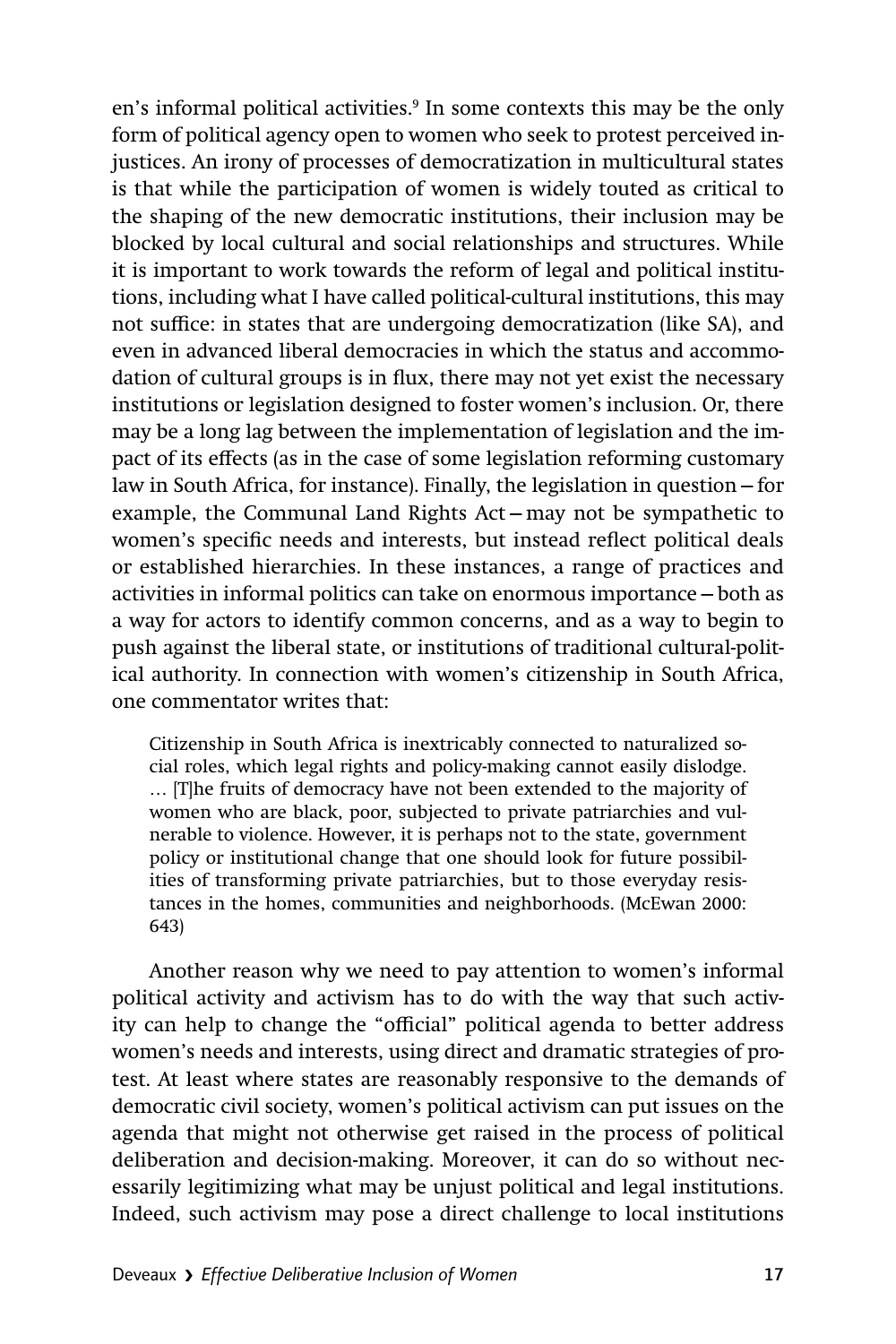of cultural-political authority, as in the example of the nude marchers of Buffelspruit. By contrast, political deliberation in formal political processes can sometimes yield only very small and ineffectual changes, because of restrictions (of procedure and agenda) set down by those in power. Furthermore, as noted earlier, it tends to shore up those already in positions of authority. At its best, then, popular political activism can challenge these constraints, and hegemonic discourses more generally, at deeper levels. This is why Young (2003: 118–119) suggests that deliberative democrats should resist the vision of politics as necessarily orderly, and as always consisting of argument and deliberation; we should, she reminds us, instead remember that it involves (and should involve) protest.

Finally, women's informal political activities and protests in civil society can help to open up spaces for women's political participation in formal politics, and also help women to begin to formulate a shared agenda. The continuity between women's activism in civil society and their participation in "official" politics is especially important in states undergoing rapid democratization (and in which the public sphere is expanding quickly). In many liberal constitutional democracies, the women's movement—ranging from large national organizations to much more local and informal groupings of women—has helped to put women's (and feminist) issues on the national political agenda. In South Africa, it was only as a result of widespread lobbying and protest that the Final Constitution was amended to make clear the non-derogable status of women's individual rights (McEwan 2000: 644). Moreover, where there are significant differences among women across class, race, ethnicity, religion, and geography, activist politics and informal political life may be better contexts for negotiating these differences than formal politics; as Dryzek (2005) has argued, informal spaces of civil society may more readily permit citizens to raise contentious issues. The question of how women's informal political resistance and political activism generally might be supported and fostered is connected to the question of women's political capacities and the requirements for these capacities, to which I now turn.

#### *Developing/Supporting Women's Political Capacities*

Many deliberative democracy theorists address the issue of political capacities in broad terms, largely in response to the concern that citizens' background (social and economic) inequalities constrain their ability and opportunity to participate effectively in political deliberation and decision-making.<sup>10</sup> I do not offer a comprehensive account of this discussion here.<sup>11</sup> Briefly, there has been much talk of the problem of exclusion in political deliberation, and of "deliberative inequalities" and their effect on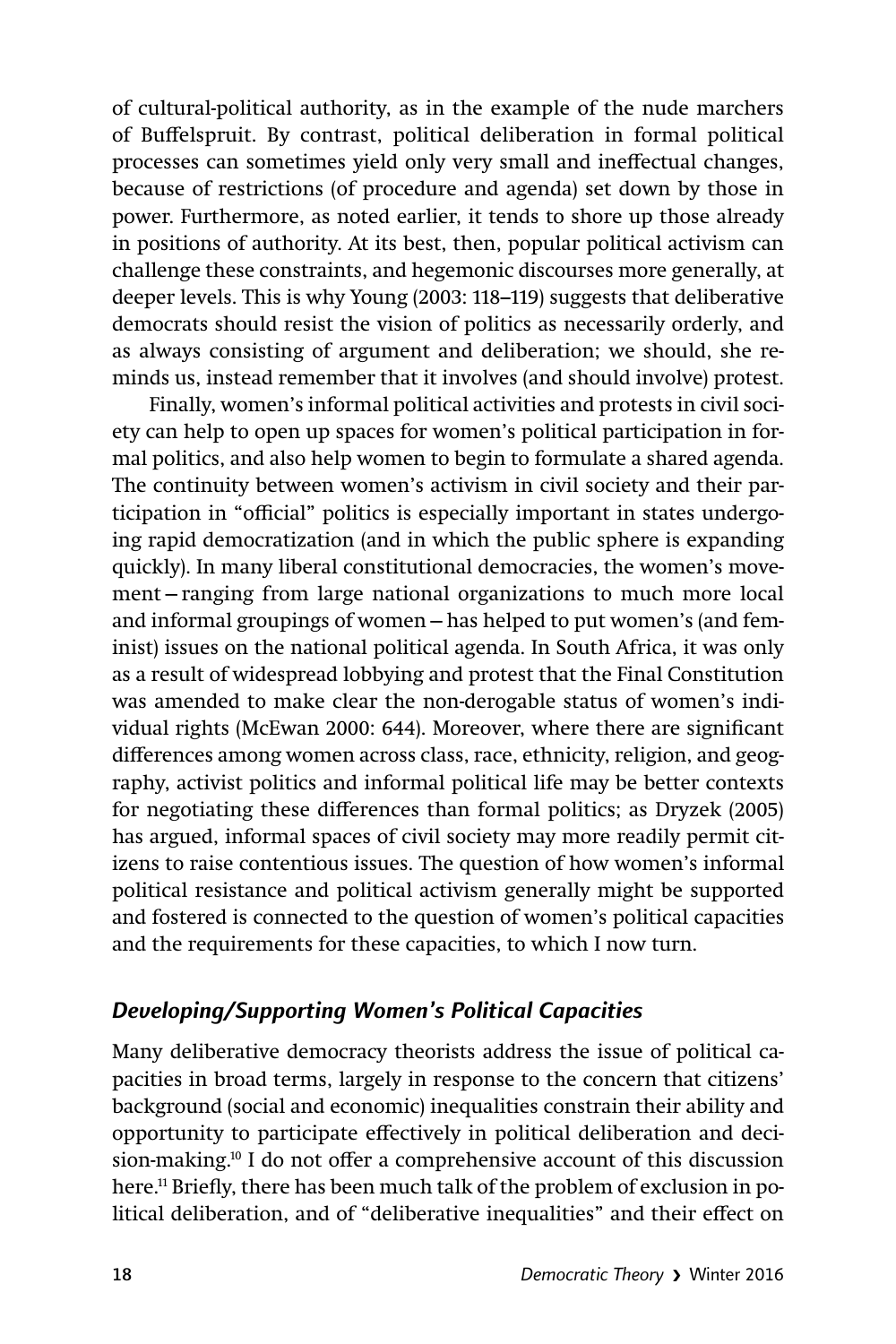dialogue and public reason. For instance, Bohman, drawing on Amartya Sen's work, has developed a capacities-based approach to political agency that takes up the issue of citizens' deliberative inequalities in formal deliberation and decision-making. On his view, citizens have "adequate functioning" to the extent that they have "the capacities for full and effective use of political rights and liberties in deliberation—capacities that are evident when citizens successfully initiate deliberation, introduce new themes into public debate, and influence the outcome" (Bohman 2000: 124). Conversely, they suffer from "political poverty" to the extent that they are unable "to make effective use of opportunities to influence the deliberative process" (125). But what of the ways that the relations and structures of private and social subordination constrain citizens' capacities for political activity, both formal and informal? Bohman (1997: 322) argues that "the proper criterion for deliberative democracy is *equality of*  effective social freedom, understood as equal capability for public functioning." If sufficiently expanded, this criterion of social freedom could help us to think about how citizens' social and political freedoms are closely interwoven, just as are the conditions for these freedoms.

For a better understanding of the connection between our social structures and relationships and political voice/participation in both formal and informal life, we might also look to discussions of political capacities by philosophers who have begun to connect the issue of individuals' everyday capacities and conditions of life with their ability to engage in political life. Perhaps the two best examples are Martha Nussbaum's enumeration of a list of capabilities required for human flourishing—which includes capacities and opportunities for practical reasoning and political participation, and is geared especially to the situation of women—and Sen's argument that peoples' "capabilities for freedom" are linked to economic development and, specifically, to resources like education and freedom from poverty. Nussbaum (2002: 62) has argued that human flourishing requires that people ought to be "able to participate effectively in political choices that govern one's life." I would like to somehow connect this interest in the political capacities of citizens, and the requirements and background conditions for these, to the discussion of the importance of informal political life. My thought here is that citizens must also have the freedom, capacities, and opportunities to participate in democratic activity inside and *outside* of formal political life, and that this is a real marker of their democratic freedom. This involves far more than the right to free association, and standard political rights; rather, it includes citizens' practical ability to participate in democratic decision-making about matters that concern them in their daily lives, and those of their families and communities—or what James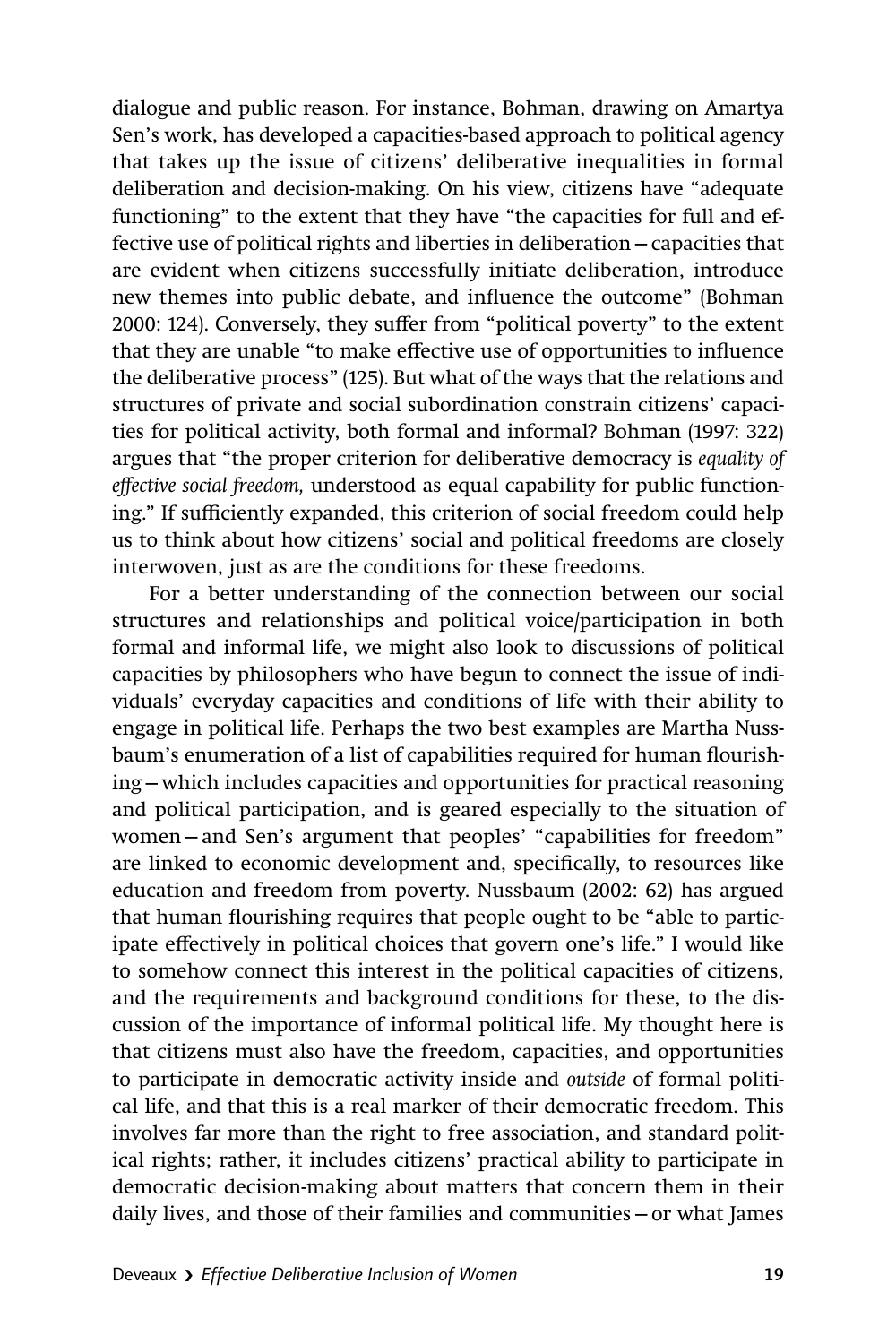Tully has called the "democratic practices of citizen freedom" (1999: 179). Broadly, it includes citizens' capacities and opportunities to engage in local, regional, and national political activism without fear of repression and retaliation.

The question of women's political capacities in culturally plural contexts is similarly bound up with the question of how they experience social and political power, both formal and informal, in their daily lives in domestic/familial, cultural, and communal structures. If citizens are to have a real say over the decisions and arrangements that bind them in their daily lives, then they will need to have agency at this everyday level. Such agency should also include their ability and opportunity to resist and transform private and social relationships of subordination. The criterion of contestability with respect to policies, laws, and institutions—without which power can become static and exploitative (Pettit 1997: 184–185)—is helpful here. Similarly, we might suggest that the contestability of private and social structures of subordination is a condition of broad democratic legitimacy and justice (Deveaux 2006a). Institutions of cultural-political authority such as the systems of customary law, traditional leadership and governance in South Africa, can make it difficult and sometimes costly (in terms of risking repercussions) for women to protest these everyday strictures and sources of subordination, however. Without the security and resources necessary to effectively challenge, transform, or simply reaffirm aspects of their social and cultural arrangements, women may also be blocked from participating in local political life. When rural black South African women to participate in the land reform process, their power was often effectively undercut by traditional structures of social and cultural power and authority. Here I can only gesture at some of the things that are critical to the development of women's capacities for agency in formal and informal political life: economic security and independence; freedom from violence; access to health care and protection of their reproductive rights and choices; and "sufficient respect and recognition so as to be able to influence decisions that affect [one] in a favorable direction" (Bohman 1997: 324). Ultimately, what is critical is to acknowledge, at the level of social policy and institutional political reform that "women's citizenship derives as much from the private sphere as it does from the public sphere" (McEwan 2000: 646).

# **Conclusion**

I have argued that women's private and social subordination shapes, and is shaped by, their political marginalization in multiple ways, and that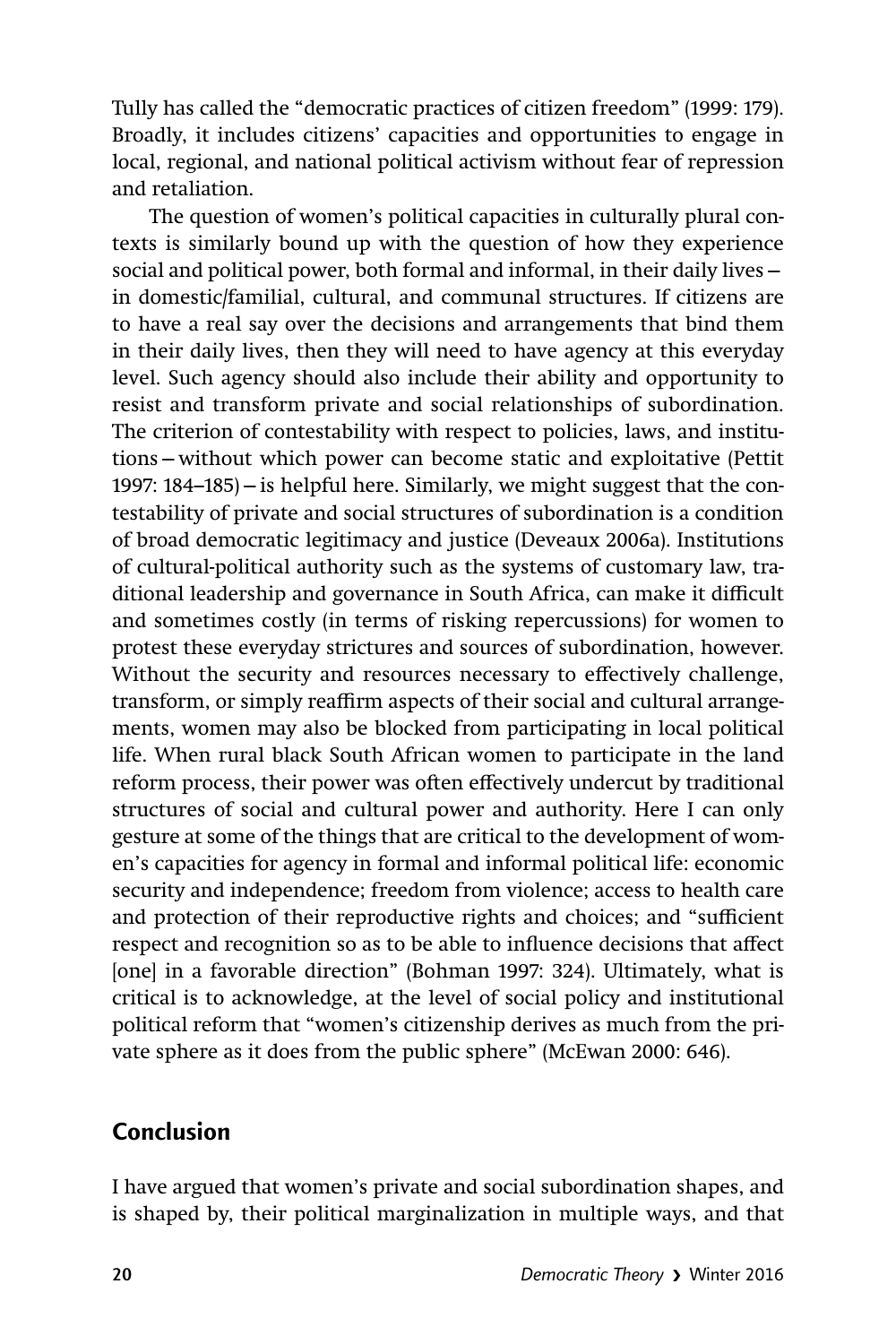this comes into clearer view when we consider cultural-political institutions and practices of power. I have also suggested that to begin to challenge the close coupling of these dimensions of women's subordination in the context of democratic politics, it will not be enough to merely introduce mechanisms for more inclusion and deliberation. Rather, we need to consider more far-reaching solutions, such as greater support for women's informal political practices and activism; resources and policies that foster women's political capacities in both formal and informal political life; and even, at times, the use of strategic exclusion or parallel deliberation. In raising these challenges to the use of deliberative democracy for problems of multicultural accommodation, I do not mean to suggest that we should ignore formal political institutions or cease to think about how we might re-invent and reform these; far from it. Indeed, it is precisely because federal legislation and constitutional court decisions will have such potentially far-reaching consequences for so many women that it is important that they be invited to articulate both their lived experience of cultural practices and what changes or reforms would help them the most, in processes contributing indirectly or directly to legal reform and policy formation. Deliberative and consultative forums that address the interpretation and possible application of rights are thus an important way for women to shape precisely those arrangements that are of such immediate relevance to their daily lives. Foregrounding women's participation in the development and drafting of legislation that aims to bring cultural practices in line with constitutional rights, especially, will go a long way towards ensuring that women's needs and interests are acknowledged and met—but we must be mindful of the ways in which their private and social sources of subordination can precisely prevent them from making these political contributions.

It might seem paradoxical to suggest that the liberal democratic state can help to challenge the intertwining of women's social and political forms of subordination; it might seem further contradictory that the state can help foster women's political capacities and also support informal political activity. But this is only so if we view the liberal democratic state as necessarily and fundamentally as somehow separate from rather than constitutive of the diverse social, cultural, and religious groups it comprises. This is why the South African case is such an instructive one, since the cultural "minorities" to be protected include the majority black population. If directed to do so, the state surely can help to facilitate women's greater say in the reform of systems of systems of legal and political authority, particularly local religious and cultural institutions. It can, and should, also support them in challenging the hierarchies that prevent them from taking up their new rights, and in their efforts to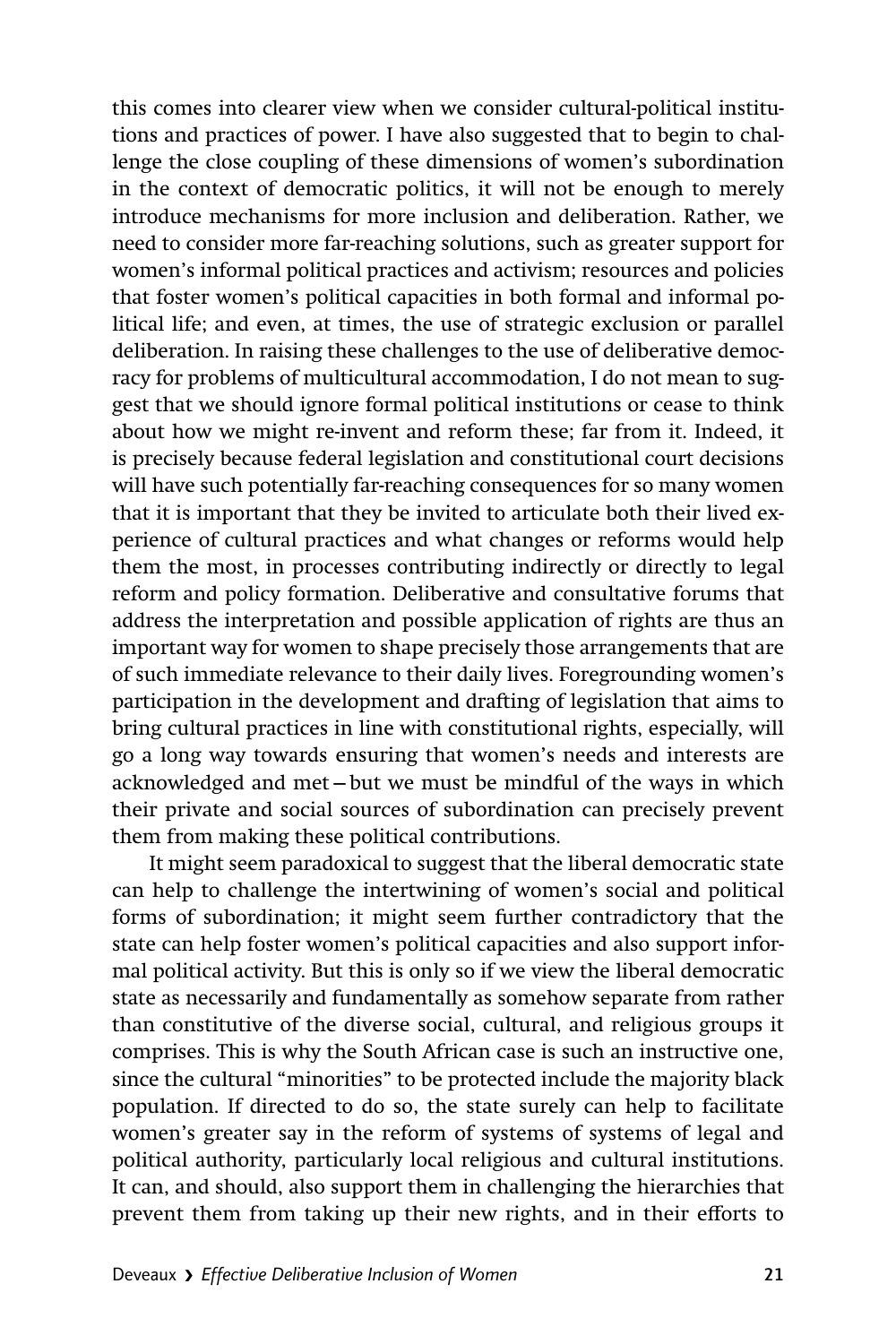transform the structures and relations that subordinate them in their daily lives.

**Monique Deveaux** is professor of philosophy and Canada research chair in ethics and global social change at the University of Guelph, Canada. She is the author of *Gender and Justice in Multicultural Liberal States* (Oxford University Press, 2006), *Cultural Pluralism in Liberal and Democratic Thought* (Cornell University Press, 2000), and co-editor of *Reading Onora O'Neill* (Routledge, 2013), *Sexual Justice, Cultural Justice* (Routledge, 2007), and *Introduction to Political Philosophy: Texts and Cases* (Oxford University Press, 2014).

#### **NOTES**

- 1. For example, this is the approach taken by the Association Pour la Promotion de la Femme Sénégalaise (APROFES), an NGO based in Kaoulak, Senegal, which encourages groups of women in local communities to identify their own needs and strategies for change through discussion and consensus-building (Deveaux 2006b).
- 2. Fearing precisely this outcome, women's rights lobbyists protested the Communal Land Rights Act and eventually secured rhetorical support for women's equality, but observers predicted Constitutional Court challenges on the grounds of gendered discrimination (Walker 2005: 312).
- 3. Traditional leaders in SA have at various times insisted that their governance structures are historically, and inherently, democratic—albeit distorted by the apartheid era—even in the face of evidence of authoritarian tendencies. They have made similar claims about traditional leadership being the only legitimate authority representing authentic African cultural arrangements and practices.
- 4. As Walker (2005: 301–302) explains, the DLA "promoted two strategies for involving women: the inclusion of female-headed households on project beneficiary lists and the appointment of women to community land reform committees."
- 5. Following an outcry from women's rural advocacy associations, the final version of the Bill underscores women's rights, yet still gives traditional councils the power of land administration.
- 6. Ntsebeza (2005: 269) explicitly challenges the assumption that traditional leaders enjoyed wide support in the transition from apartheid, citing evidence that rural residents sometimes feel intimidated into voting for candidates endorsed by tribal authorities.
- 7. My proposal for the limited and strategic use of exclusion does not entail endorsement of exclusion in other contexts, e.g., the claim that we ought to exclude non-liberal groups in order to protect liberal identity and culture, as advocated by Tebble (2006).
- 8. The question of which informal, non-institutionalised political activity is "democratic" is an important one that I cannot take up here. A related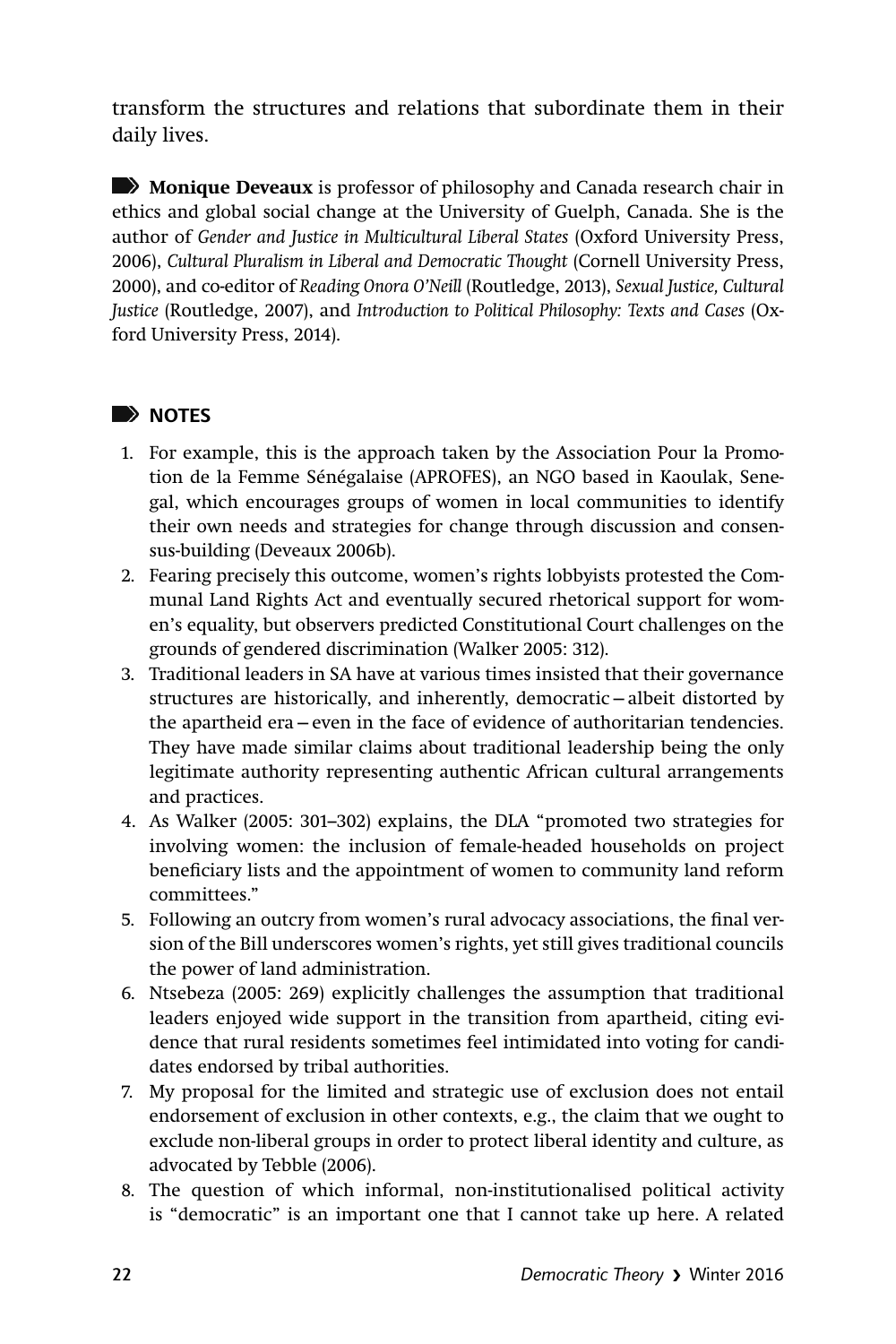question is whether and which informal political practices and spaces are compatible with deliberative strategies and processes (see also James 2004: 108–139).

- 9. Deliberative democrats have written widely of the importance of civil society/public sphere groups and associations to deliberative democracy: Dryzek (1996, 2000) stresses the value of civil society as a space for democratization. Dryzek (2004) also discusses the role of social movements and associations in deliberative democracy.
- 10. For example, Cohen (1989: 22–23) argues that one of the basic features of the ideal deliberative procedure is the equality of citizens—both formal and substantive, in the sense that "existing distribution of power and resources does not shape their chances to contribute to deliberation, nor does that distribution play an authoritative role in their deliberation."
- 11. Many of the specific recommendations made by deliberative democracy theorists for enhancing citizens' deliberative capacities are of little use here: the empowerment of rural black women in South Africa will depend less on state financing of political parties and secondary associations (as suggested by Cohen and Rogers) than it will on establishing their freedom from violence, basic economic security, as well as their practical freedom to resist arbitrary exercises of power in the family, at the level of local village politics, or at the hands of larger state institutions.

#### **EXPRESERENCES**

- African Commission on Human and Peoples' Rights. 2003. *Protocol to the African Charter on Human and Poples' Rights on the Rights of Women in Africa.* http://www .achpr.org/fi les/instruments/women-protocol/achpr\_instr\_proto\_women\_eng .pdf
- Bächtiger, André, Niemeyer Simon, Michael Neblo, Marco Steenbergen, and Jürg Steiner. 2010. "Disentangling Diversity in Deliberative Democracy." *Journal of Political Philosophy* 18 (1): 32–63.
- Baiocchi, Gianpaolo. 2005. *Militants and Citizens: The Politics of Participatory Democracy in Porto Alegre.* Stanford: Stanford University Press.
- Benhabib, Seyla*.* 2002. *The Claims of Culture: Equality and Diversity in the Global Era.* Princeton: Princeton University Press.
- Bohman, James. 1997. "Deliberative Democracy and Effective Social Freedom: Capabilities, Resources, and Opportunities." Pp. 321–348 in *Deliberative Democracy: Essays on Reason and Politics,* ed. James Bohman and William Rehg. Cambridge and London: MIT Press.
- Bohman, James. 2000. *Public Deliberation: Pluralism, Complexity, and Democracy.* Cambridge MIT Press.
- Bond, Johanna. 2009–10. "Gender, Discourse, and Customary Law in Africa." *Southern California Law Review* 83: 509–574.
- Britton, Hannah. 2001. "New Struggles, New Strategies: Emerging Patterns of Women's Political Participation in the South Africa Parliament." *International Politics* 38: 173–200.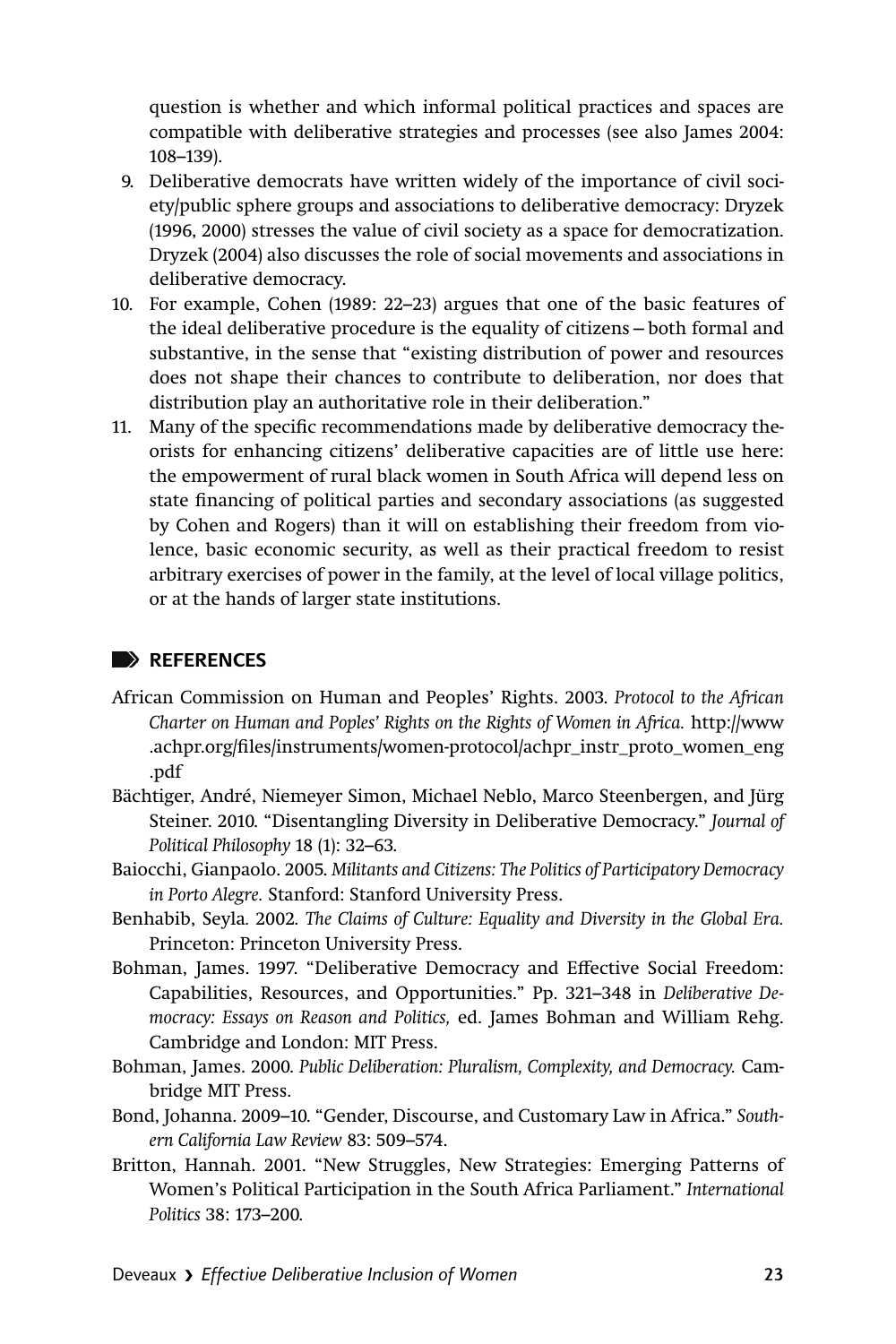- Cohen, Joshua. 1989. "Deliberative and Democratic Legitimacy." Pp. 17–34 in *The Good Polity,* ed. Alan Hamlin and Philip Pettit. Oxford: Basil Blackwell, 1989.
- Cohen, Joshua, and Joel Rogers. 1993. "Democracy and Association." *Social Philosophy and Policy* 10 (2): 282–312.
- Deveaux, Monique. 2003. "A Deliberative Approach to Conflicts of Culture." *Political Theory,* 31(6): 780–807.
- Deveaux, Monique. 2006a*. Gender and Justice in Multicultural Liberal States.* Oxford: Oxford University Press.
- Deveaux, Monique. 2006b. Interviews with members of Association Pour la Promotion de la Femme Sénégalaise (APROFES), an NGO based in Kaoulak, Senegal.
- Dovi, Suzanne. 2009. "In Praise of Exclusion." *Journal of Politics* 71 (3): 1172–1186.
- Dryzek, John. 1996. "Political Inclusion and the Dynamics of Democratization." *American Political Science Review* 90 (1): 475–487.
- Dryzek, John. 2000. *Deliberative Democracy and Beyond.* Oxford: Oxford University Press.
- Dryzek, John. 2005. "Deliberative Democracy in Divided Societies: Alternatives to Agonism and Analgesia." *Political Theory* 33 (2): 218–242.
- Dryzek, John. 2006. *Deliberative Global Politics: Discourse and Democracy in a Divided World.* Cambridge: Polity Press.
- James, Michael R. 2004. *Deliberative Democracy and the Plural Polity.* Lawrence: University of Kansas Press.
- Johnson, Genevieve Fuji. 2015. *Democratic Illusion: Deliberative Democracy in Canadian Public Policy.* Toronto: University of Toronto Press.
- Khader, Serene. 2011. *Adaptive Preferences and Women's Empowerment.* New York and Oxford: Oxford University Press.
- Knight, Jack, and James Johnson. 1997. "What Sort of Political Equality Does Deliberative Democracy Require?" Pp. 279–320 in *Deliberative Democracy: Essays on Reason and Politics,* ed. James Bohman and William Rehg. Cambridge and London: MIT Press.
- Kopstein, Jeff , and Simon Chambers. 2001. "Bad Civil Society." *Political Theory* 29 (6): 837–865.
- Lukes, Steven. 2005. *Power: A Radical View.* 2nd ed. New York: Palgrave Macmillan.
- McEwan, Cheryl. 2000. "Engendering Citizenship: Gendered Spaces of Democracy in South Africa." *Political Geography* 19 (5): 627–651.
- Ntsebeza, Lungisile. 2005. *Democracy Compromised: Chiefs and the Politics of the Land in South Africa.* Leiden and Boston: Brill.
- Nussbaum, Martha. 2002. "Women's Capabilities and Social Justice." Pp. 45–77 in *Gender Justice, Development, and Rights,* ed. Maxine Molyneux and Shahra Razavi. Oxford: Oxford University Press.
- O'Flynn, Ian. 2006. *Deliberative Democracy in Divided Societies.* New York: Palgrave MacMillan.
- Pedrini, Seraina, André Bächtiger, and Marco Steenbergen. 2013. "Deliberative Inclusion of Minorities." *European Political Science Review* 5 (3): 483–512.
- Pettit, Philip. 1997. *Republicanism: A Theory of Freedom and Government.* Oxford and New York: Oxford University Press.